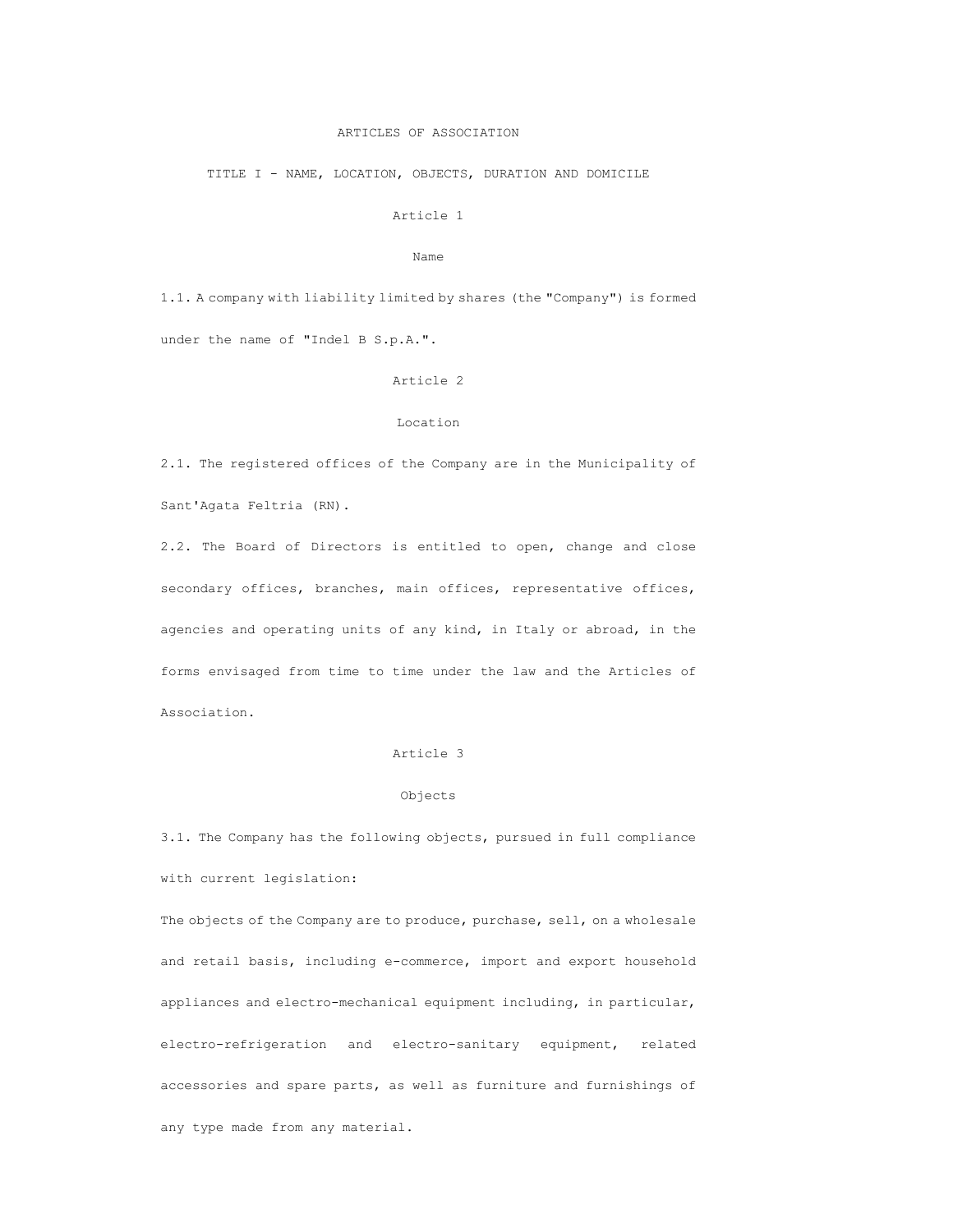The Company may provide services to parent companies, subsidiaries, associates and affiliates.

The Company may carry out any deed that is related to or connected with the corporate objects; it may acquire holdings and equity interests in other businesses, limited companies, consortia and entities with similar and related objects. The Company may open secondary and main offices and carry out, as buyer or seller, any financial, commercial, investment or property-related transaction that is consistent with the objects and appropriate for their achievement. The Company may give sureties and guarantees for its own benefit and in favour of third parties.

The Company may not subscribe for treasury shares, except as allowed by art. 2357 ter, para. 2, of the Italian Civil Code, accept treasury shares as security or grant loans or give guarantees to any party for the purchase of or subscription for shares in the Company. The Company may purchase treasury shares within the limits and on the basis envisaged in arts. 2357 and 2357 bis of the Italian Civil Code. Activities involving the collection of savings from the general public, lending and operations reserved for banks and stockbrokers are all strictly excluded.

### Article 4

#### Duration

4.1. The duration of the Company is fixed until 31 December 2100 and may be extended, on one or more occasions, by a resolution adopted at an Extraordinary Shareholders' Meeting.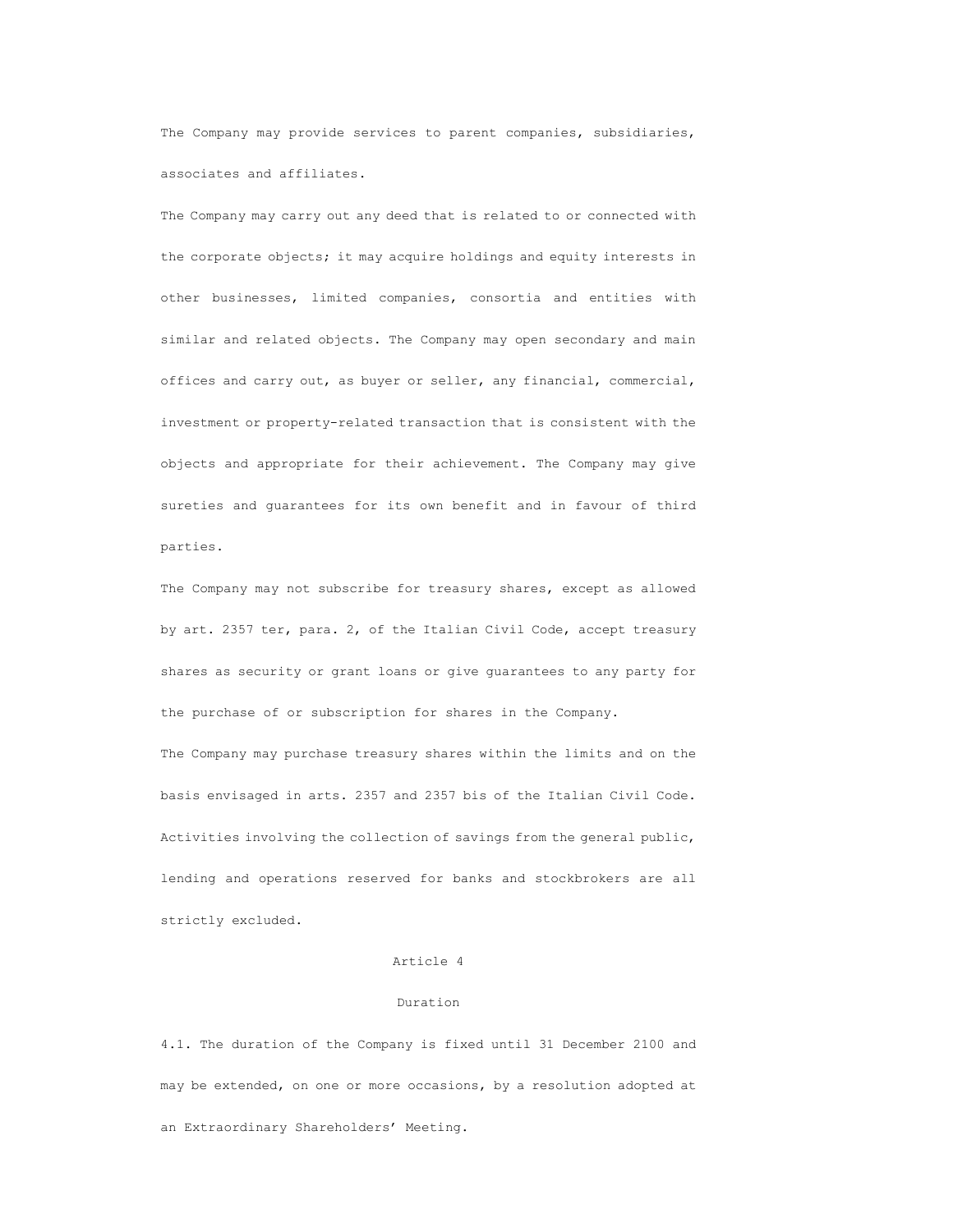#### Article 5

# Domicile of shareholders

5.1. The domicile of the shareholders with regard to their relations with the Company is their address recorded in the register of shareholders, unless a different elected domicile is communicated to the administrative body in writing. In the absence of information or details in the register of shareholders, natural and legal persons are deemed to be domiciled at, respectively, their registered residential addresses and registered offices.

## TITLE II - CAPITAL AND SHARES

## Article 6

# Share capital and shares

6.1. Share capital amounts to Euro 5,582,000.00 (fivemillion fivehundredandeighty-twothousand) and is represented by 5,582,000 (fivemillion fivehundredandeighty-twothousand) ordinary shares without nominal value (the "Shares").

6.2. The Shares are issued on a virtual basis pursuant to art. 83-bis et seq. of Decree 58/1998 ("TUF").

6.3. All Shares carry the same equity and administrative rights established by law and these Articles of Association. Each Share carries the right to one vote. The mere fact of being a shareholder represents acceptance of these Articles of Association. The issue and transfer of the Shares are governed by current legislation.

6.4. The Extraordinary Shareholders' Meeting held on 7 March 2017 resolved to increase share capital, for cash, by a maximum of Euro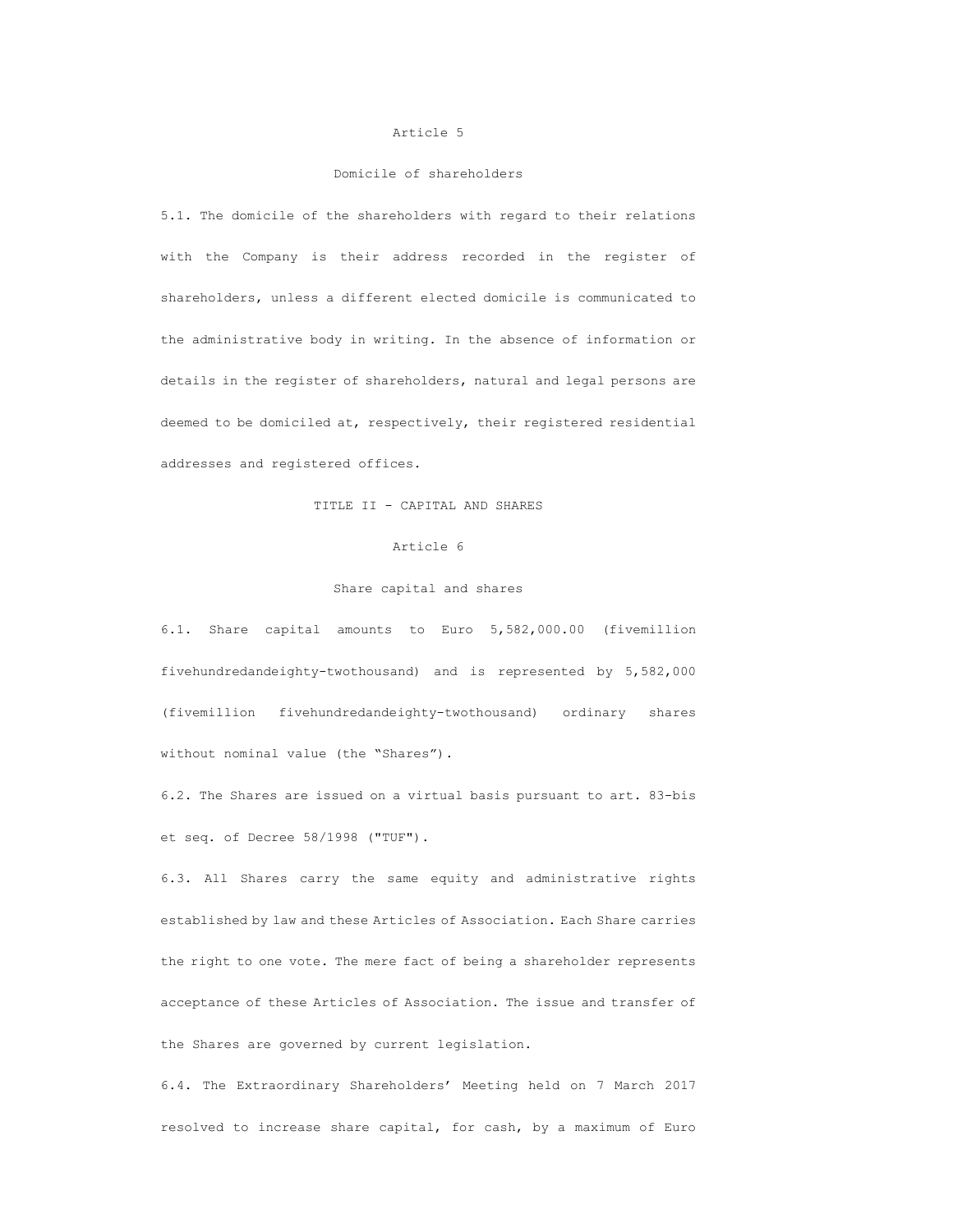1,300,000.00 (onemillion threehundredthousand) with share premium, establishing that the closing date for subscriptions to the authorised capital increase pursuant to art. 2439, para. 2, of the Italian Civil Code, will coincide with the expiry date of the lock-up period established in favour of the joint bookrunners, being 180 (onehundredandeighty) days from the start date of trading and, in any case, not later than 31 December 2017, hereby establishing that, if the above increase is not placed in full by that date, the capital shall be deemed increased by the amount of the subscriptions received from the date of such subscriptions, on condition that this is subsequent to registration of the resolution on the Companies Register; subscriptions for the new shares may therefore be made, on one or more occasions, even after the start date of trading the shares on the MTA, with the clarification that the price payable by those subscribing after that date may not, in any case, be lower than the price paid by those subscribing in the context of the public offer.

### Article 7

# Identification of shareholders

7.1. At any time and at its own expense, the Company may request the brokers to provide, in the manner established by the legislation and regulations in force from time to time, the identification details of those shareholders that have not expressly forbidden their communication, together with the number of shares registered on the accounts held in their names.

7.2. The Company shall also make the same request on application by one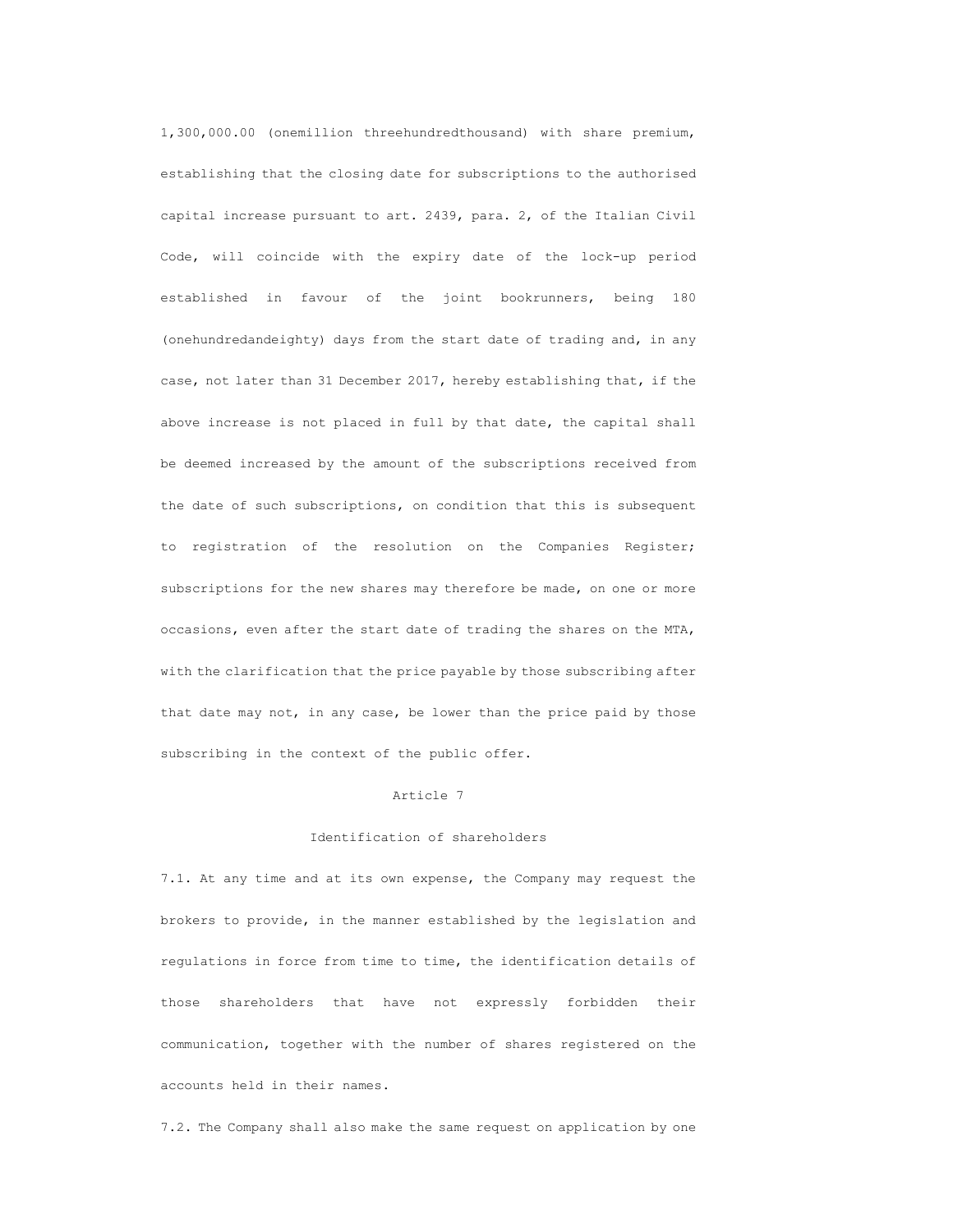or more members representing at least half of the minimum equity holding established by Consob pursuant to art. 147-ter, para. 1, TUF, as evidenced by the presentation of suitable certification. The costs incurred in relation to the request from members to identify the shareholders shall be borne equally (with the sole exception of the cost of updating the register of shareholders, which is borne by the Company) by the Company and the requesting members.

7.3. The request to identify the shareholders, whether made by the Company or by the members, may be made on a partial basis, being limited to the identification of those shareholders that have not expressly forbidden the communication of their details and whose equity interest is greater than or equal to a specified threshold.

7.4. The Company shall disclose to the market, in the manner established by the legislation and regulations in force from time to time, the presentation of the identification request, whether made by the Company or by the members, specifying the related reasons, depending on the circumstances, including the identity and total equity interest of the requesting members. The information received shall be made available to all members, without charge.

### Article 8

# Capital contributions and increases, issue of bonds

## or other categories of share

8.1. Members may contribute cash, assets in kind or receivables, as resolved at the shareholders' meeting. Members may also make repayable loans to the Company, with or without the recognition of interest, and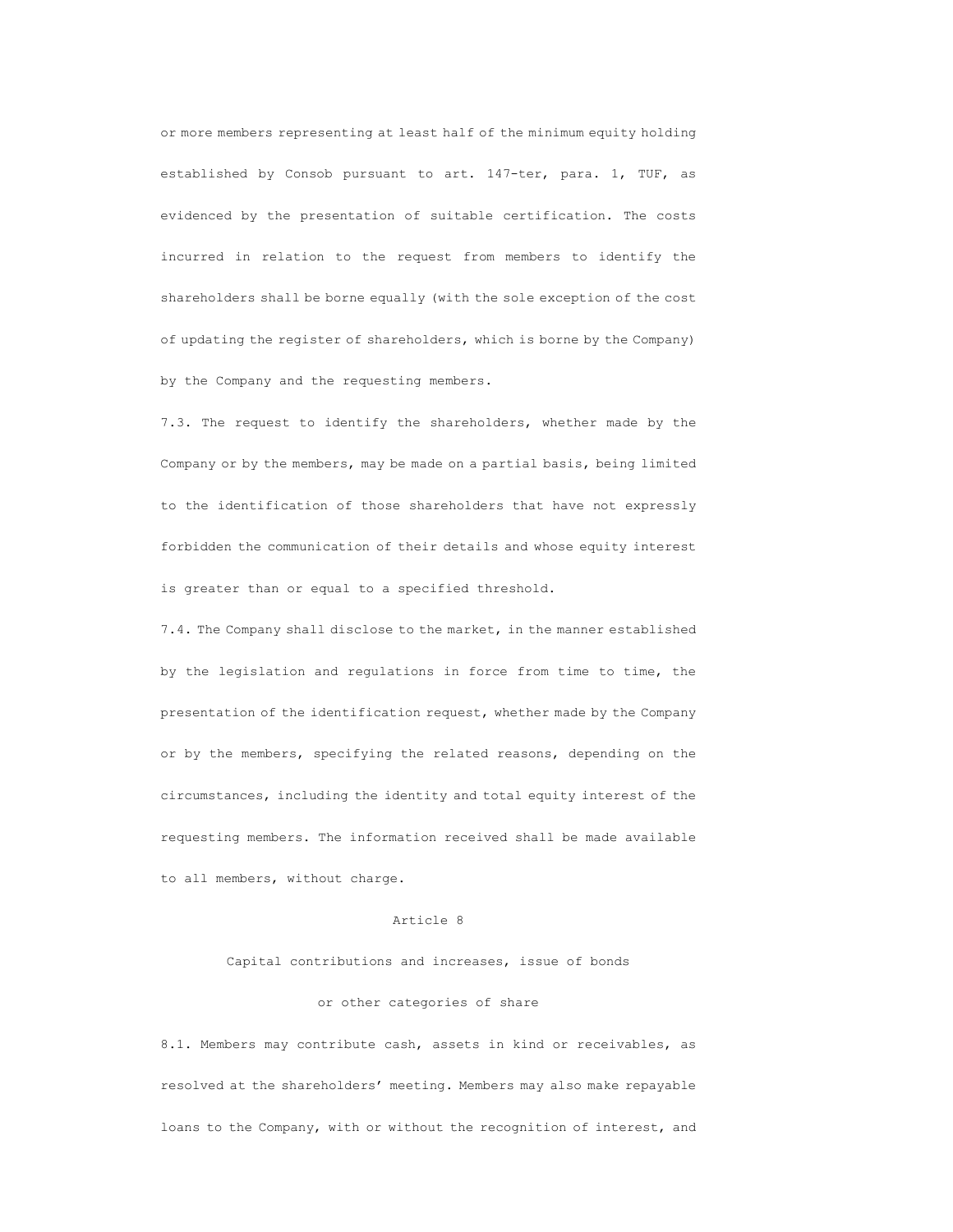also make payments on capital account or for other reasons in compliance with current legislative and regulatory requirements.

8.2. In the case of capital increases, the newly-issued Shares need not be allotted in proportion to the contributions received, if agreed by the members concerned.

8.3. The shareholders' meeting may grant the board of directors the right to increase share capital and issue convertible bonds, up to a specified amount, for a maximum period of 5 (five) years from the date of the resolution that granted the mandate.

8.4. Pursuant to art. 2441, para. 4, second sentence, of the Italian Civil Code, the Company may authorise capital increases with the exclusion of option rights, not exceeding ten percent of the pre-existing capital, on condition that the issue price corresponds to the market value of the Shares and that this is confirmed in a specific report issued by a legal auditor or an auditing firm.

8.5. The issue of bonds is authorised by the directors in accordance with and on the basis established by law. Pursuant to the legislation in force from time to time, the Company may issue special categories of share that carry different rights, including with regard to their participation in losses, determining the content of the related issue resolution, as well as participating financial instruments.

### Article 9

Transferability of Shares and compulsory public offer to purchase 9.1. The Shares are freely transferable.

9.2. The compulsory offer envisaged in art. 106, para. 3, letter b),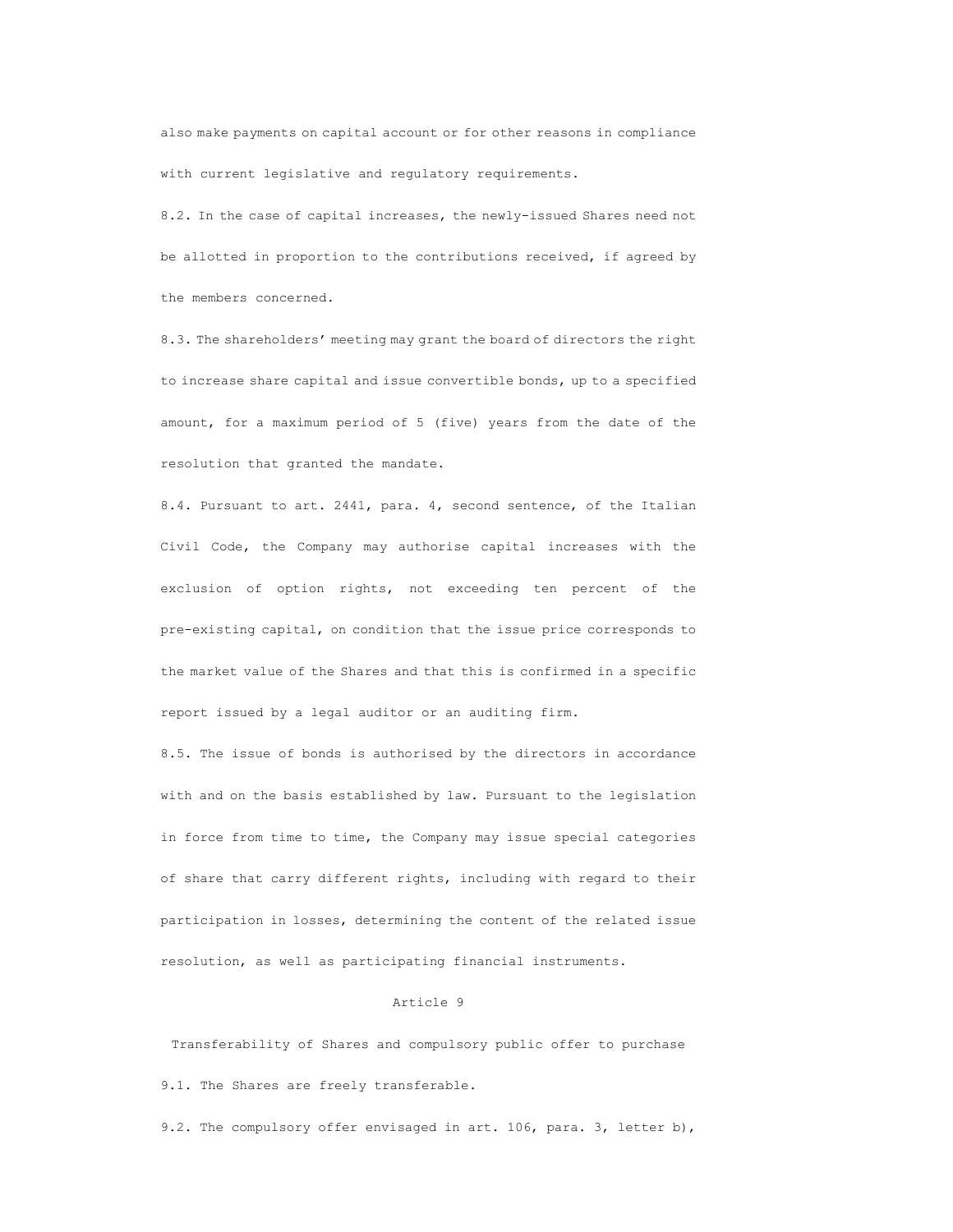TUF, does not apply pursuant to para. 3-quater of that article, until the date of the shareholders' meeting called to approve the financial statements for the fifth year subsequent to the listing of the Shares on the MTA organised and managed by Borsa Italiana S.p.A.

## Article 10

# Withdrawal

10.1. Members are entitled to withdraw from the Company in the cases and subject to the limits envisaged by law.

10.2. Members are not entitled to withdraw, however, because they did not contribute to the approval of resolutions to extend the duration of the Company or to introduce, amend or remove restrictions on the transfer of Shares.

# TITLE III - SHAREHOLDERS' MEETINGS

# Article 11

# Convocation

11.1. Meetings are called, with the frequency established by law, by notices published on the website of the Company and in the other ways required by current legislation and regulations.

11.2. Meetings must be called in Italy, but not necessarily in the municipality in which the registered offices are located.

11.3. The Ordinary Meeting to approve the financial statements must be called within 120 (onehundredandtwenty) days of the end of the financial year or, in the cases envisaged in art. 2364, para. 2, of the Italian Civil Code, within 180 (onehundredandeighty) days of the end of the financial year, without prejudice to the provisions of art. 154-ter,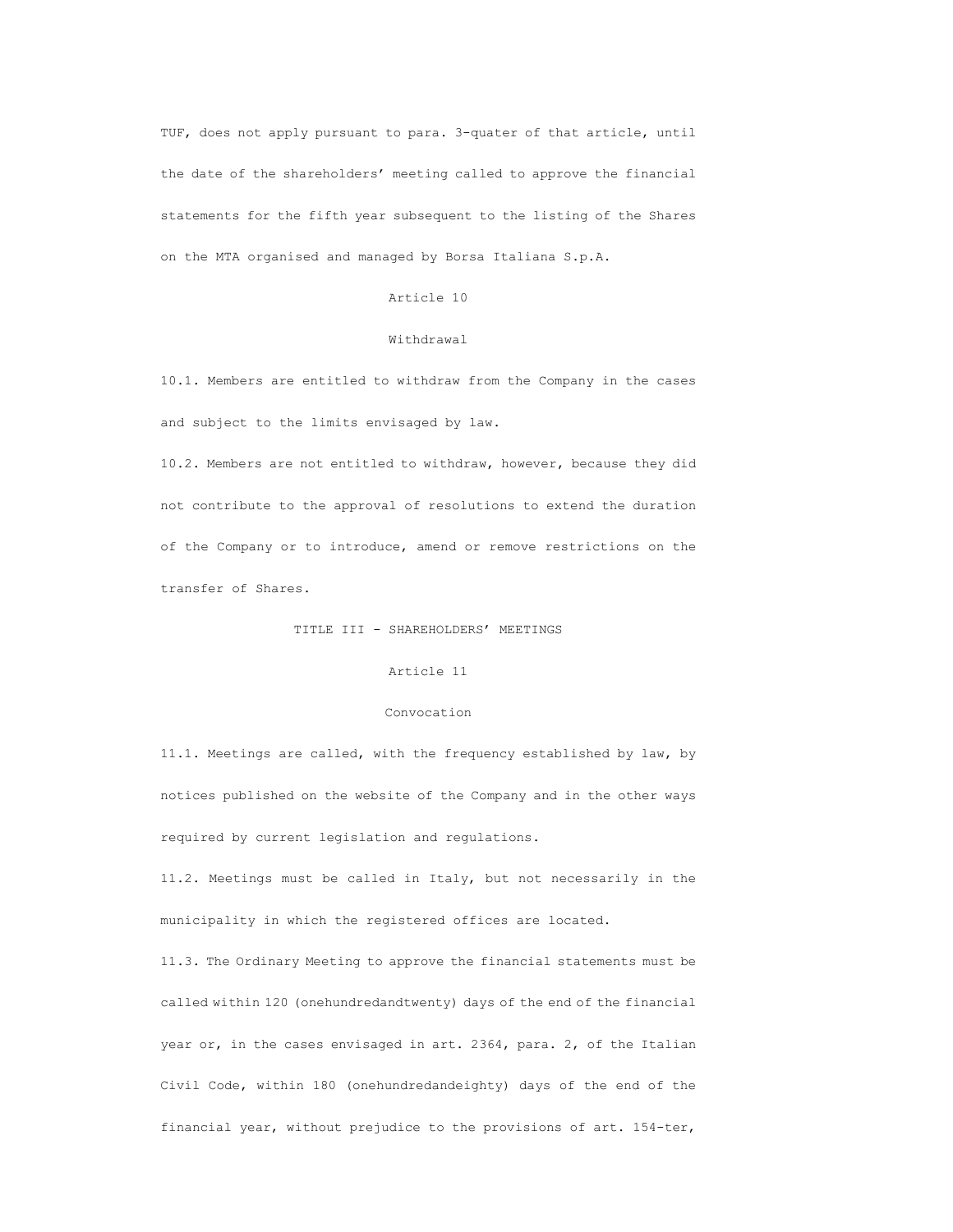11.4. In the absence of formal convocation, a shareholders' meeting is valid if the relevant legal requirements are met.

11.5. Both Ordinary and Extraordinary Meetings are held in first and only calling, pursuant to art. 2369, para. 1, of the Italian Civil Code. 11.6. The right to call shareholders' meetings is attributed to the board of directors, without prejudice to the power of the board of statutory auditors, or at least two members of that board, to call them pursuant to art. 151 TUF and other current legislation and regulations.

# Article 12

### Attendance and voting

12.1. The right to attend and vote at shareholders' meetings is governed by the legislation and regulations in force from time to time.

12.2. Parties are entitled to attend the shareholders' meeting, in accordance with current legislation and regulations, if they hold voting rights and the Company has received, by the legal deadline, specific confirmation of this from the intermediary authorised under the law to keep the accounts, as determined from its accounting records at the end of the accounting day on the seventh trading day prior to the date fixed for the shareholders' meeting in first and only calling.

12.3. Parties entitled to attend the shareholders' meeting may be represented by proxy in accordance with the law. The proxy may be notified electronically, in the manner indicated in the notice of convocation, by sending a message to the certified e-mail address specified in the notice or by using the specific section of the website

TUF.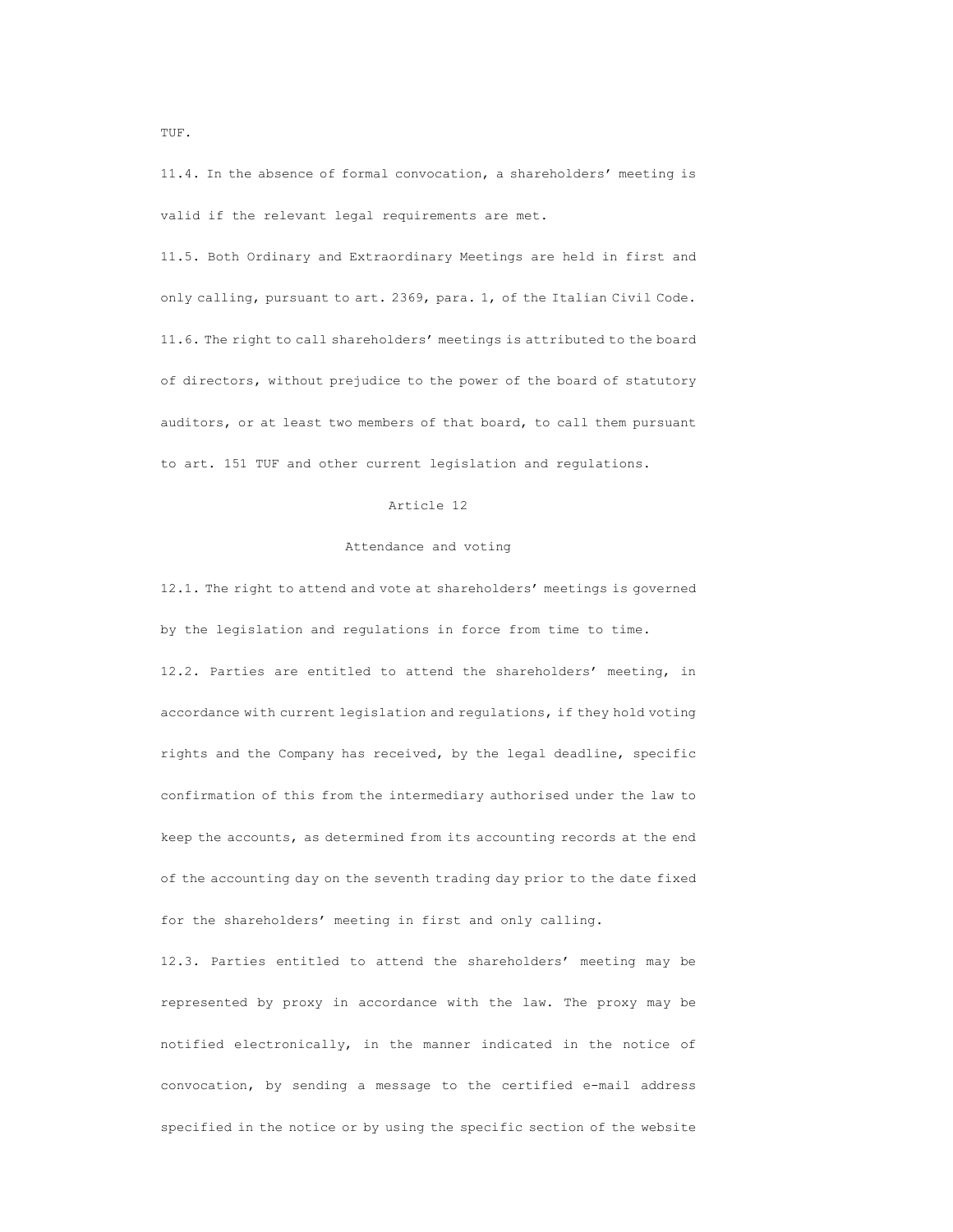of the Company.

12.4. For each shareholders' meeting, the Company may designate a person, identified in the notice of convocation, to whom members may grant a proxy with voting instructions for all or some of the resolutions on the agenda, on the basis and with the timing established by law. 12.5. Ordinary and Extraordinary Shareholders' Meetings may be held in multiple, contiguous or separate locations with audio/video links, on condition that these respect the collegiate method and the principles of good faith and equal treatment of members and, in particular, on condition that: (a) the meeting chairman is able to determine the identity and legitimacy of those attending, moderate the business of the meeting, determine and proclaim the results of voting; (b) the person taking the minutes can follow adequately the meeting events to be minuted; (c) those attending can participate in the discussions and vote simultaneously on the matters on the agenda. The shareholders' meeting is deemed held in the location attended by the chairman and the person taking the minutes.

### Article 13

#### Chairman

13.1. The shareholders' meeting is chaired by the Chairman of the Board of Directors or (failing this) by the Deputy Chairman or (failing this) by the Managing Director (if appointed) or, if they are absent, unavailable, not appointed or refuse, by the person elected by a majority of those present.

13.2. The functions, powers and duties of the Chairman are governed by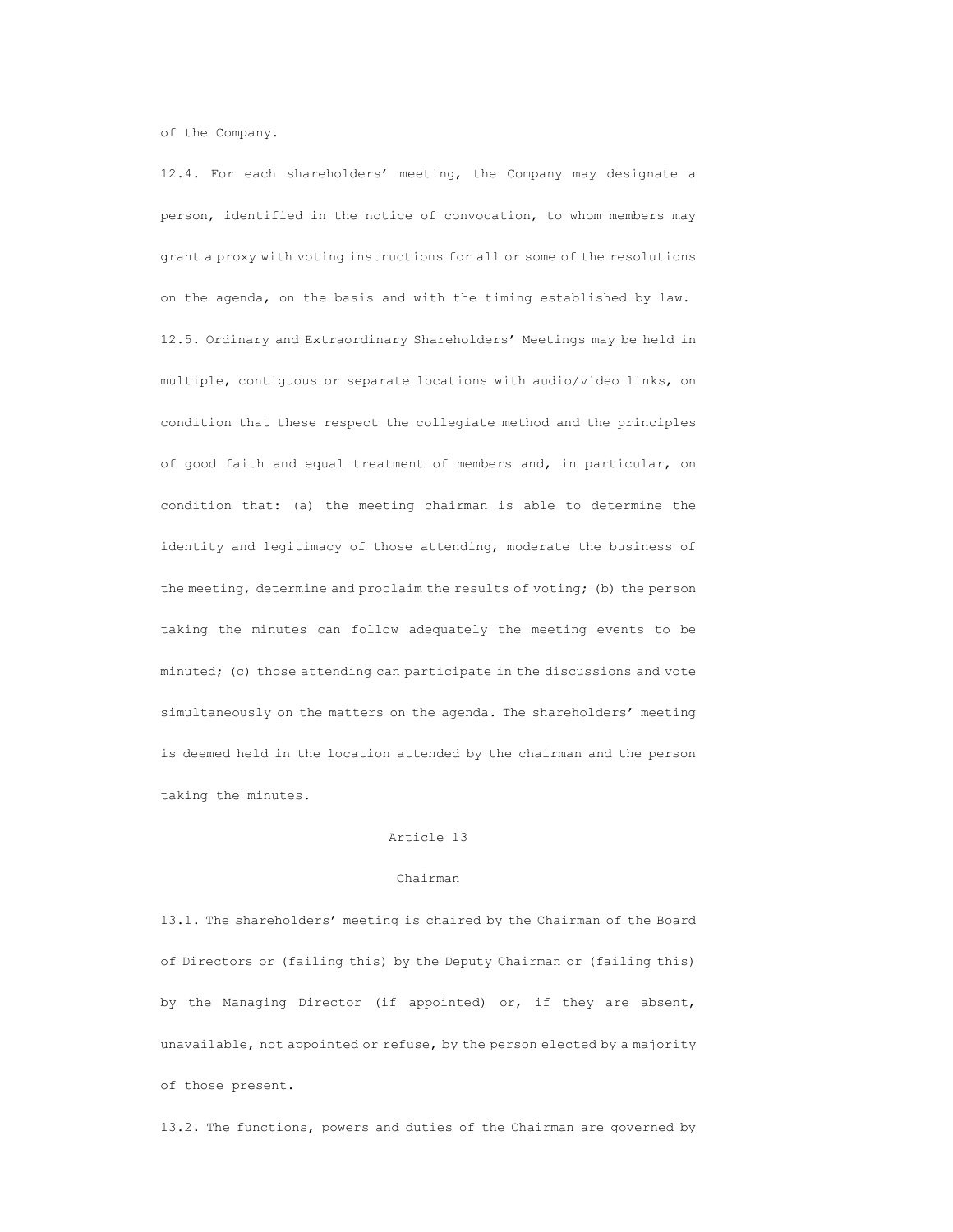# Article 14

### Powers and majorities

14.1. The shareholders' meeting adopts resolutions in ordinary and extraordinary session on the matters reserved for it by law and by these Articles of Association.

14.2. The shareholders' meeting adopts resolutions in ordinary and extraordinary session with the majorities established by law, except for the power to resolve on the delisting from a regulated market, pursuant and consequent to the exercise of withdrawal rights referred to in art. 2437-quinquies of the Italian Civil Code or for other reasons, which is expressly reserved for the Extraordinary Shareholders' Meeting.

# Article 15

# Minutes

15.1. The Chairman is assisted by a secretary appointed by the meeting, on his recommendation, who takes the minutes of the meeting. 15.2. At Extraordinary Meetings and whenever deemed appropriate by the Chairman, the role of secretary is assigned to a public notary appointed by the Chairman.

15.3. The meeting minutes are prepared in compliance with art. 2375 of the Italian Civil Code and other current legislation and regulations.

# ADMINISTRATIVE BODY

# Article 16

Composition, duration, requirements and appointment

law.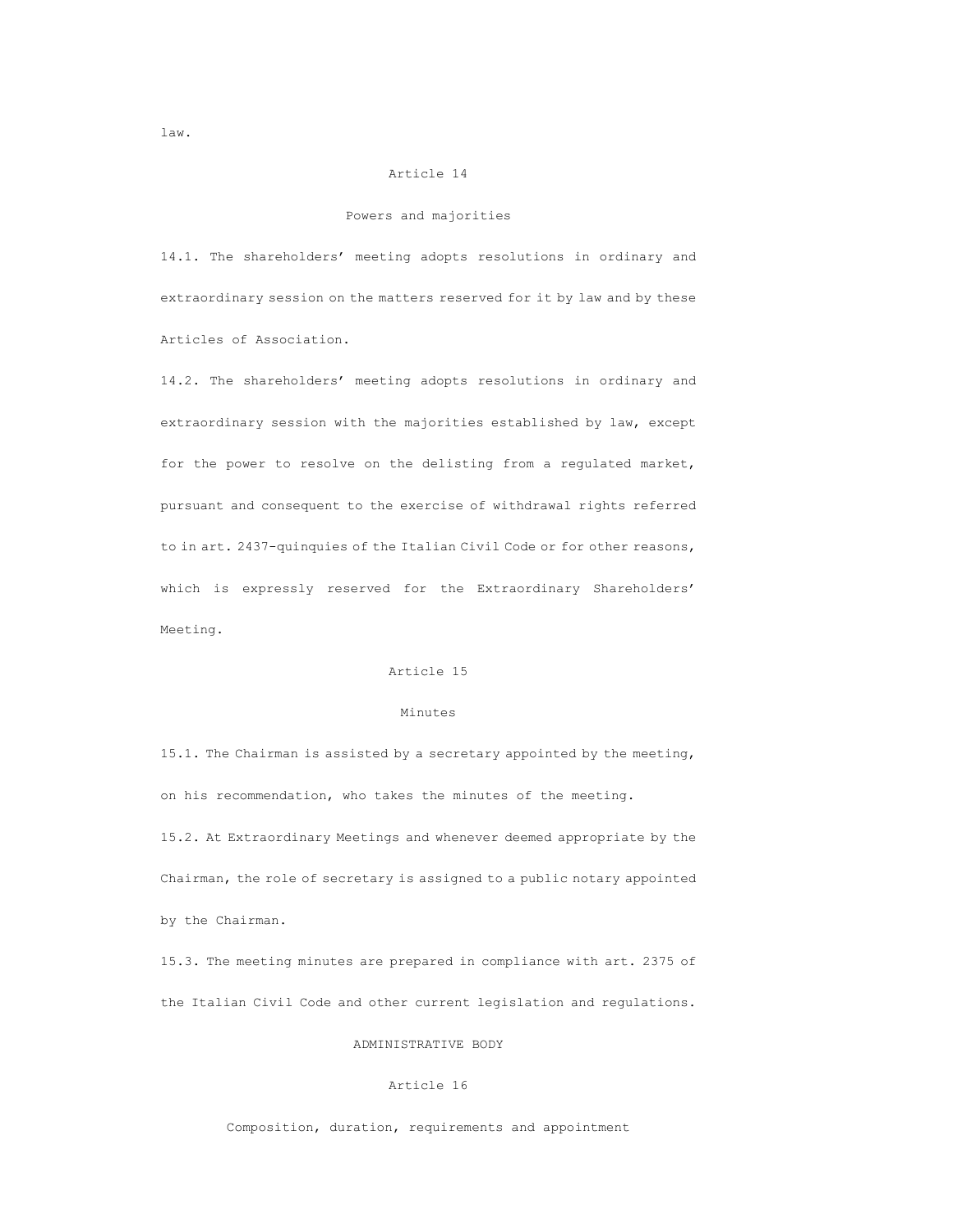16.1. The Company is administered by a Board of Directors comprising a minimum of 5 (five) and a maximum of 13 (thirteen) members, determined by resolution of the Ordinary Meeting held to appoint the Board of Directors, or amended by subsequent shareholders' resolutions.

16.2. The directors remain in office for a period, established at the shareholders' meeting, not exceeding three years. They cease to serve on the date of the meeting called to approve the financial statements for the final year of their mandate, without prejudice to the reasons for termination and dismissal envisaged by law, and may be re-elected. 16.3. The directors must satisfy the following requirements:

 all directors must satisfy the eligibility, professionalism and honourability requirements envisaged by current legislation and regulations;

 at least 1 (one) director, if the board has up to 7 (seven) members, or 2 (two) directors, if the board comprises more than 7 (seven) members, must also satisfy the independence requirements specified in art. 148, para. 3, TUF, as referred to in art. 147-ter, para. 4, TUF, ("Independence Requirements").

16.4. The Ordinary Shareholders' Meeting appoints the Board of Directors from lists presented by the members, in accordance with the procedure described in the following clauses, without prejudice to any different or additional requirements of compulsory legislation or regulations. 16.5. Members may present a list for the appointment of directors if, at the time of presenting that list, they own, individually or together, a number of Shares at least equal to the percentage holding specified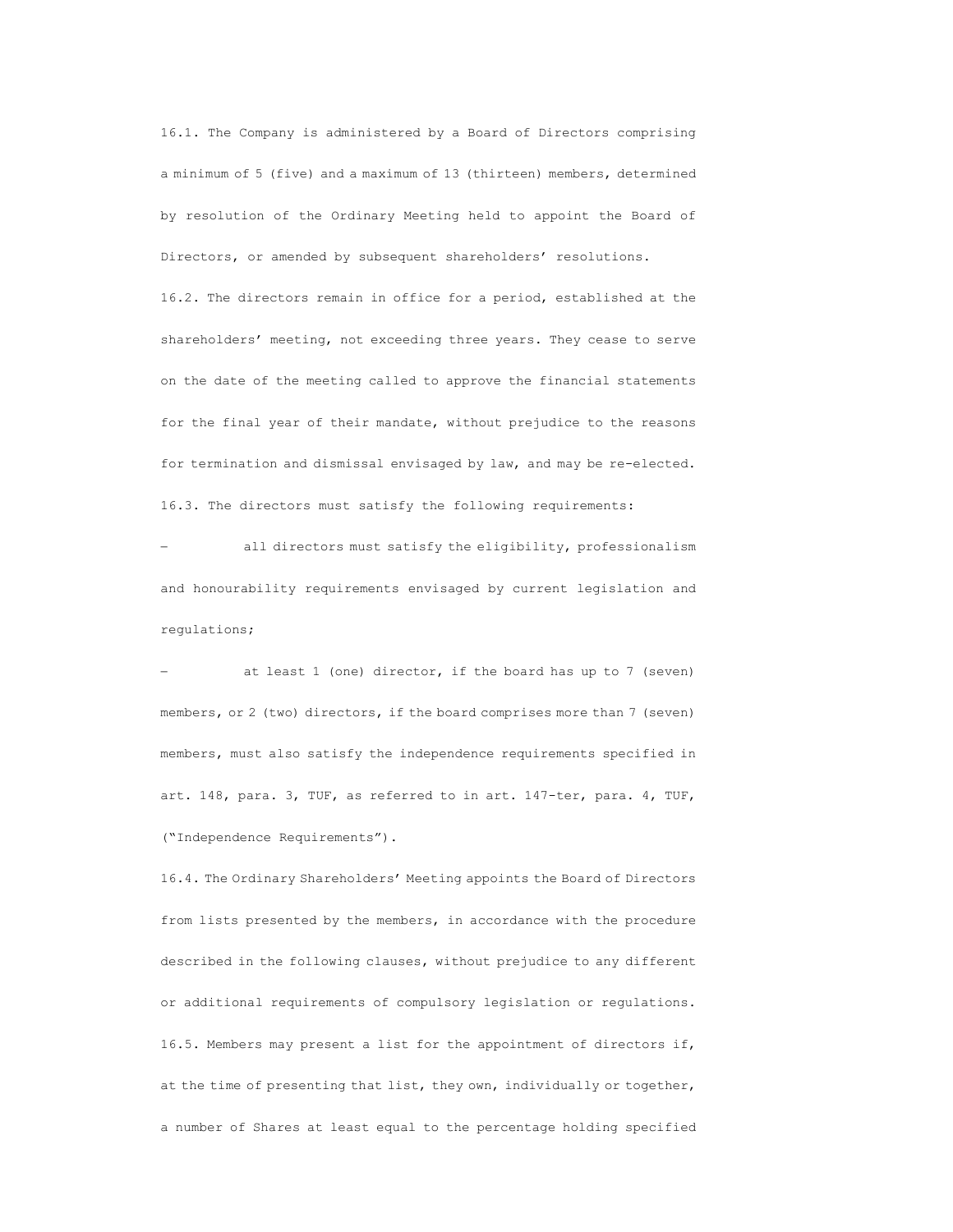by Consob pursuant to the applicable legislation and regulations. Ownership of the minimum percentage is determined with reference to the Shares registered in the name of the member of the day on which the list is filed with the Company, without prejudice to the fact that the related certification may be produced after that filing, albeit by the deadline envisaged for the publication of that list.

16.6. Lists are filed at the registered offices, in the manner specified in current regulations, at least 25 (twenty-five) days prior to the date of the shareholders' meeting called to resolve on the appointment of directors. The lists must be made available to the public by the Company at least 21 (twenty-one) days prior to the date of the above shareholders' meeting on the basis specified in current regulations. 16.7. Each list:

 must contain not more than 13 (thirteen) candidates, listed in numerical sequence;

 containing not more than 7 (seven) candidates must contain and expressly indicate at least one who satisfies the Independence Requirements; those containing more than 7 (seven) candidates must contain and expressly indicate at least two who satisfy those requirements;

 containing 3 (three) or more candidates must not solely comprise candidates drawn from the same gender, male or female, but must contain a number of candidates from the least represented gender that ensures that the composition of the Board of Directors complies with the legislation and regulations governing gender balance in force from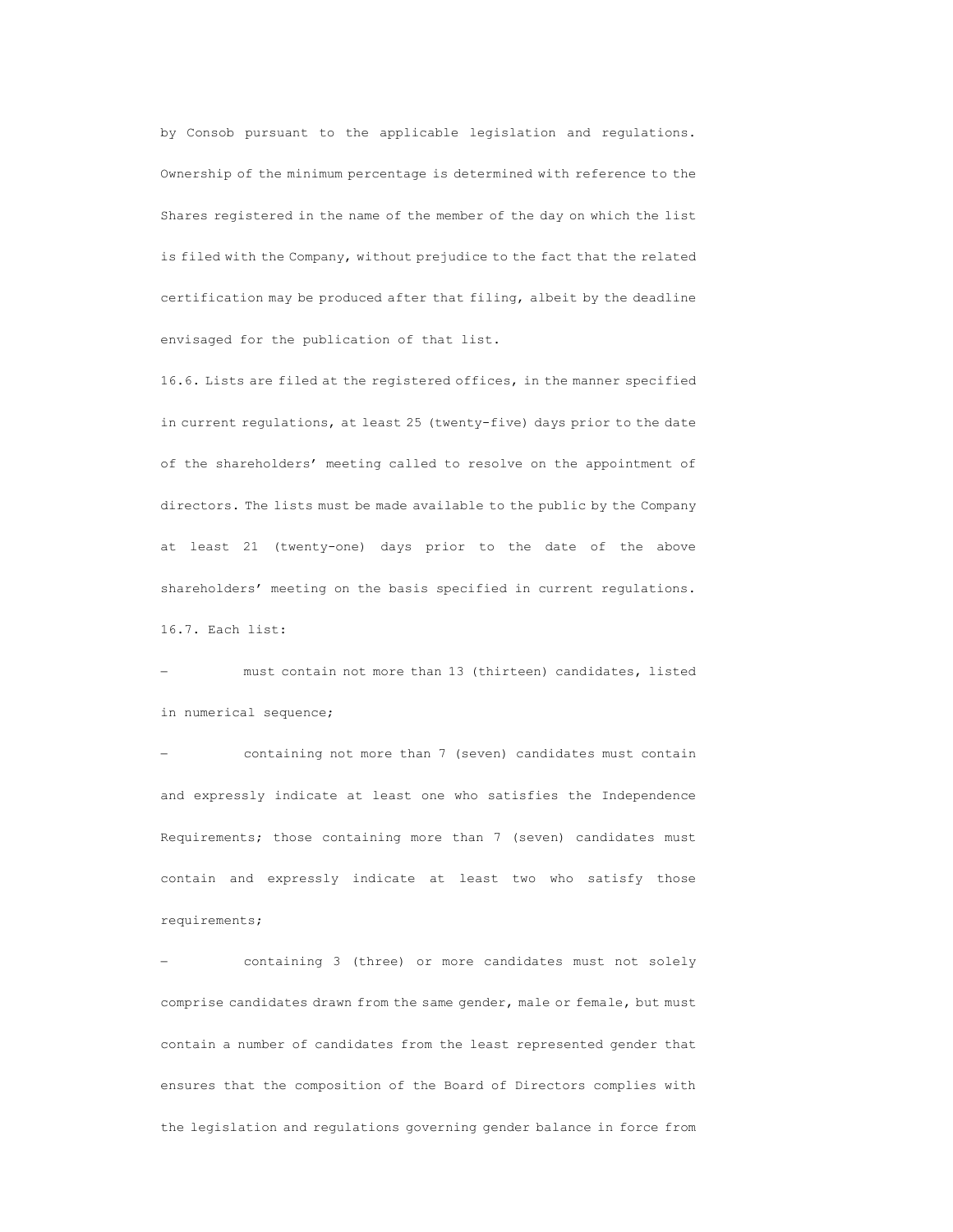time to time; should application of the gender balance criterion not result in a whole number, that number must be rounded up to the nearest integer;

 must have the following attachments: (i) curriculum vitae of the candidates containing complete information about the personal and professional characteristics of each candidate; (ii) declarations from each candidate accepting their nomination and confirming, under their own responsibility, the absence of any reasons for ineligibility or incompatibility, as well as satisfaction of the requirements of current legislation for serving as a director of the Company, including confirmation of satisfaction of the independence requirements, if applicable; (iii) indication of the identity of the members presenting the list and their total percentage ownership; (iv) all other additional or different declarations, information and/or documents required by the applicable laws and regulations. Lists that do not satisfy the above requirements will be treated as if not presented.

16.8. No member or members belonging to the same corporate group or signatory members of a shareholders' agreement deemed significant pursuant to art. 122, TUF, may present or contribute to the presentation of, or vote for, more than one list, whether directly or via intermediaries or trust companies.

16.9. Each candidate may only be included on one list, subject otherwise to ineligibility.

16.10. If two or more lists are presented, the lists presented are voted on and membership of the Board of Directors is determined in the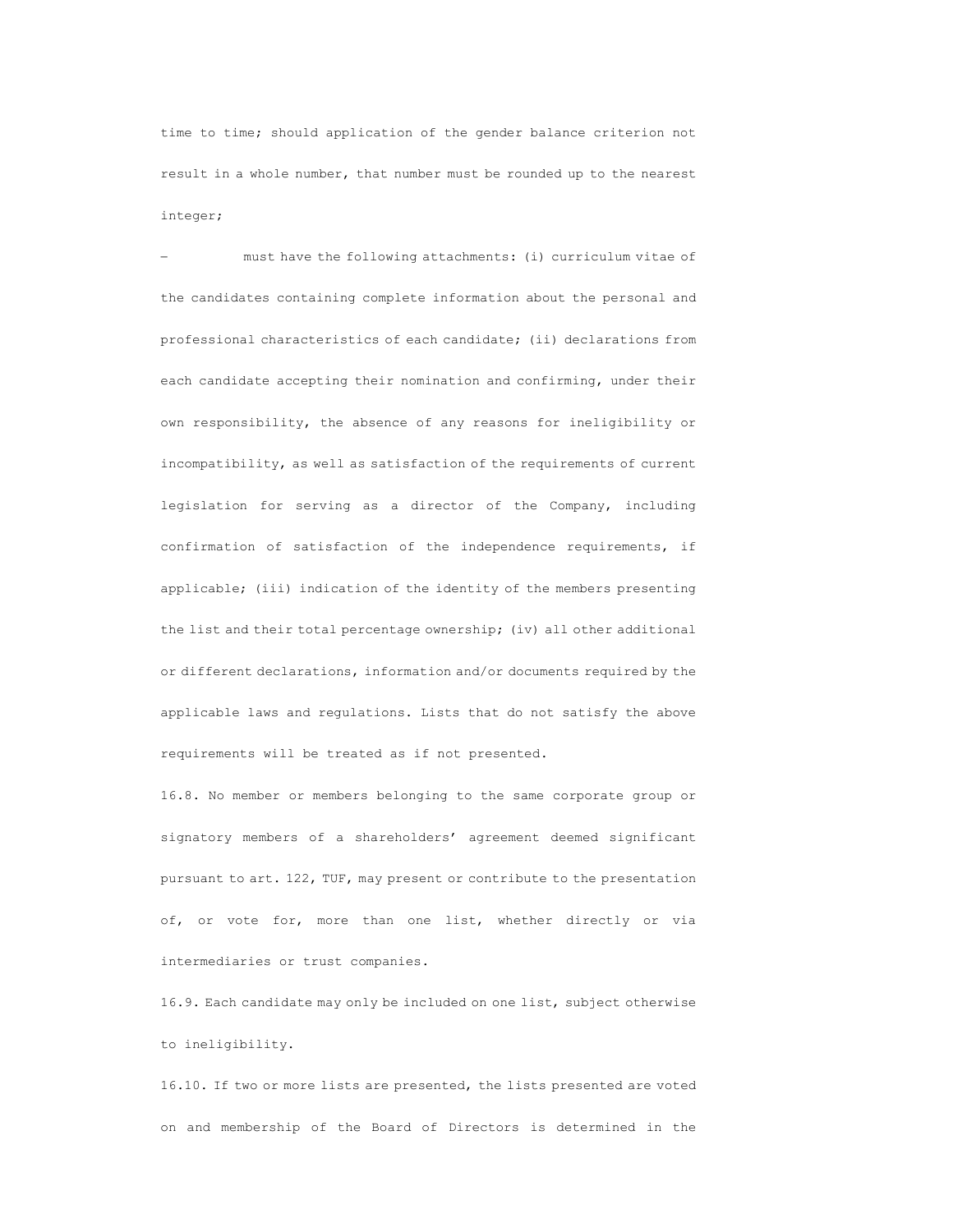following manner:

 candidates are elected from the two lists that obtained the largest number of votes, applying the following criteria: (i) directors totalling one less than the total number of directors to be elected are drawn, in numerical sequence of presentation, from the list that obtained the largest number of votes ("Majority List"); (ii) one director, being the first candidate listed, is drawn from the list that obtained the second largest number of votes and that is unrelated, directly or indirectly, to the members that presented or those that voted for the Majority List ("Minority List");

 lists are ignored if they do not obtain a number of votes equal to at least half the number of shares required in percentage terms in order to present a list;

 in the event of a voting tie between lists, the meeting conducts another round of voting limited to the lists that are tied; the list that obtains the largest number of votes is proclaimed the winner;

 if the election held on the above basis does not result in appointment of the number of directors satisfying the Independence Requirements required by these Articles of Association, the non-independent candidate elected last in the numerical sequence of candidates on the Majority List is replaced by the first unelected independent candidate in the numerical sequence of candidates on that list or, failing that, by the first unelected independent candidate in the numerical sequence of candidates on the other lists, ranked in order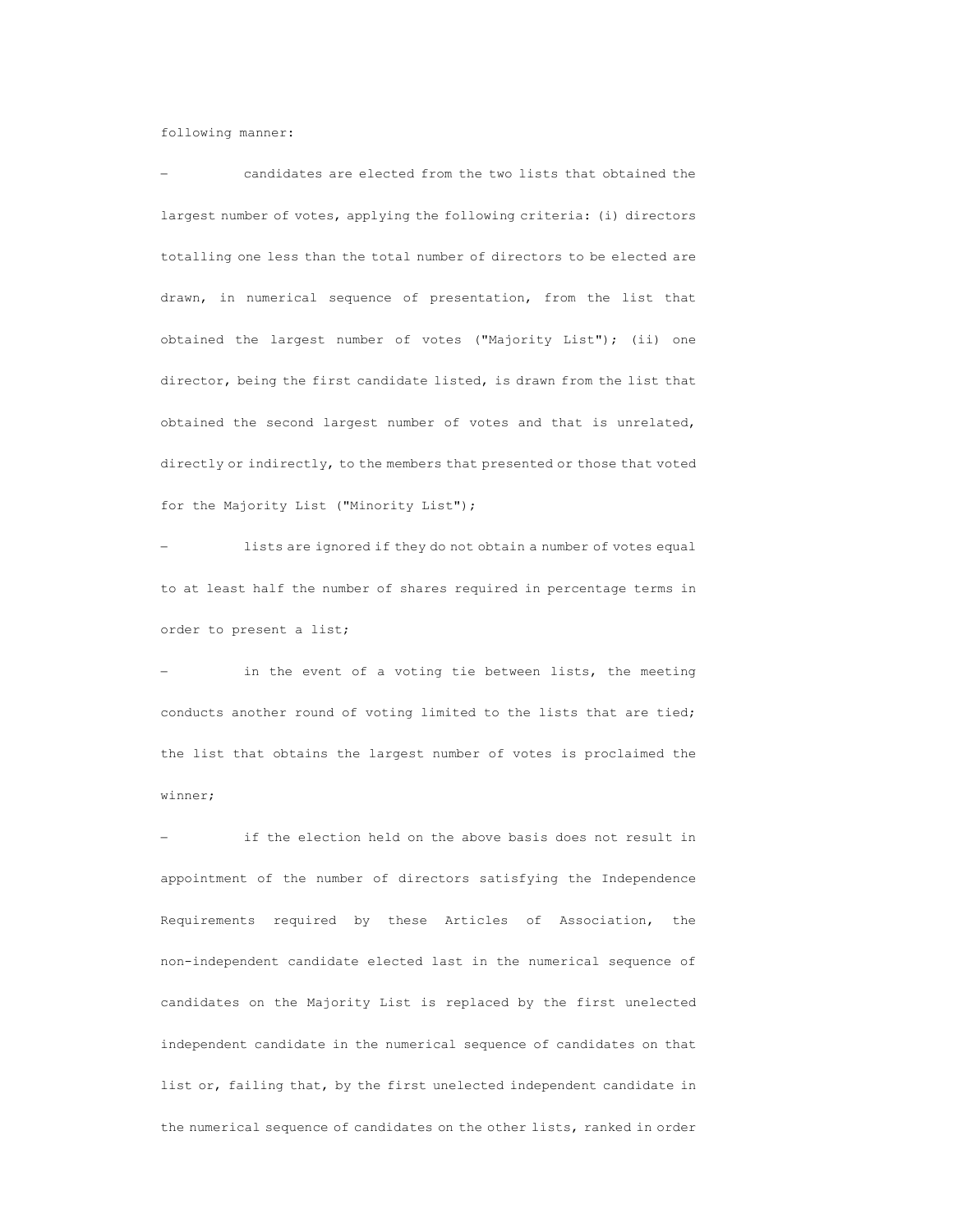of the votes obtained by each of them. This procedure is implemented until the composition of the Board of Directors includes the number of directors satisfying the Independence Requirements specified in these Articles of Association. Lastly, if the above procedure does not achieve the result indicated above, the replacement will be made by majority vote of the shareholders' meeting, following the presentation of candidates who satisfy the above requirements;

 if, on the basis described above, the legislative and regulatory requirements for gender balance in force from time to time are not satisfied, after rounding up to the nearest integer if application of the gender balance criterion does not result in a whole number, the candidates from the most represented gender elected last in the numerical sequence of candidates on the Majority List are replaced by the first unelected candidates, drawn from the same list, belonging to the other gender; if it is not possible to implement this replacement procedure, in order to ensure compliance with the legislative and regulatory requirements for gender balance in force from time to time, the missing directors will be elected at the shareholders' meeting, applying the normal criteria and majorities, without application of the list voting mechanism.

16.11. If just one list is presented, the shareholders' meeting votes on that list and, if it obtains the relative majority of the votes cast, all the members of the Board of Directors are drawn from that list in compliance with the legislative and regulatory requirements in force from time to time, including those relating to gender balance and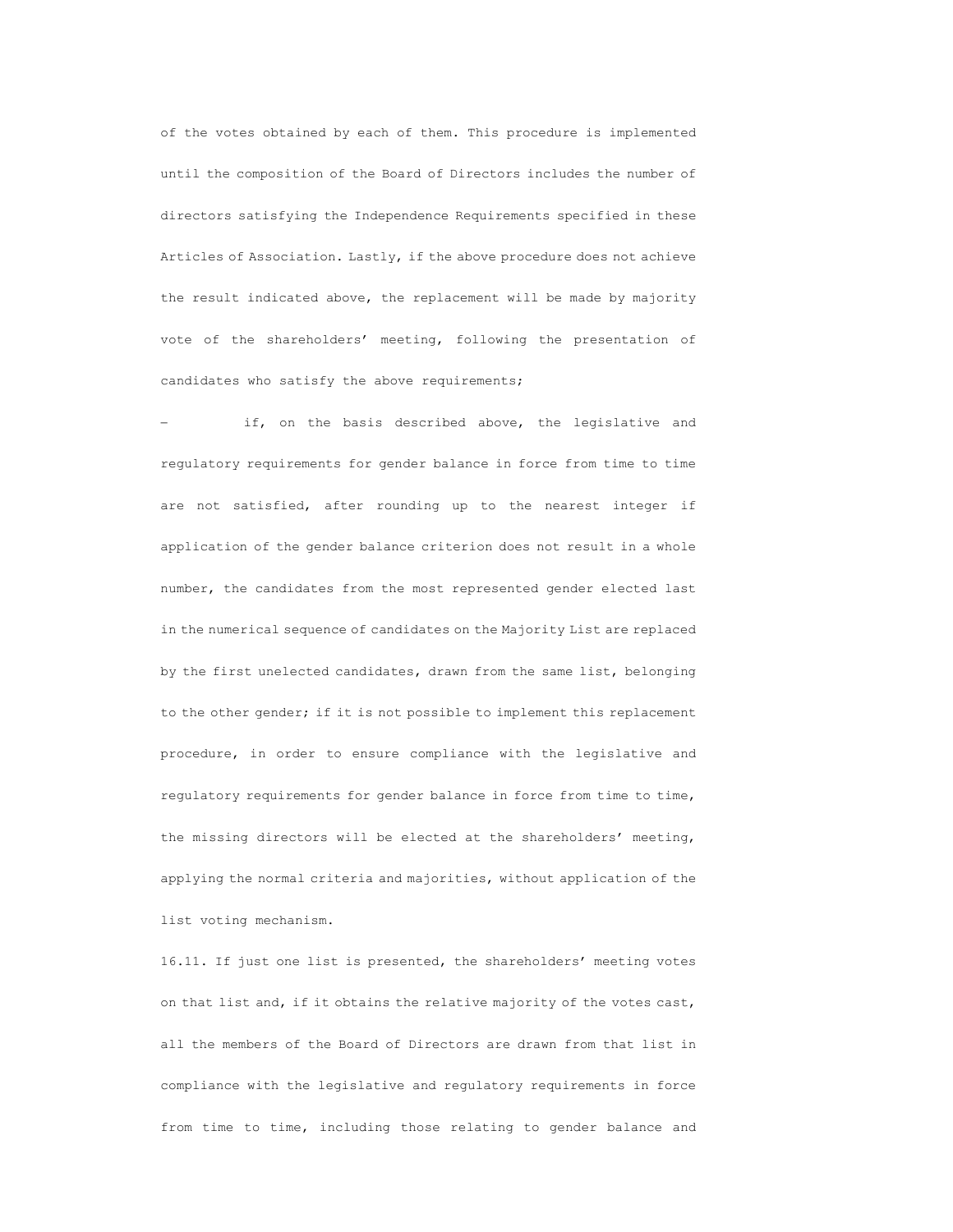rounding up to the nearest integer if application of the gender balance criterion does not result in a whole number.

16.12. If no lists are presented or if just one list is presented but does not obtain the relative majority of votes or if the number of directors elected from the lists presented is less than the number to be elected or if it is not necessary to renew the entire Board of Directors of if it is not possible for any reason to appoint the Board of Directors in the manner described in this article, the members of the Board of Directors are appointed at the shareholders' meeting, applying the normal criteria and majorities, without application of the list voting mechanism, but ensuring appointment of at least the minimum number of directors who satisfy the Independence Requirements and compliance with the legislative and regulatory requirements for gender balance in force from time to time.

16.13. Should one or more directors cease to serve for any reason, they will be replaced as follows:

 if the former director was drawn from the Minority List, the Board of Directors will co-opt a replacement pursuant to art. 2386 of the Italian Civil Code from the candidates on the same list as that director, if the necessary requirements are satisfied;

 if there are no eligible persons available for any reason, or if the former director was drawn from the Majority List, the Board of Directors will co-opt the replacement or replacements pursuant to art. 2386 of the Italian Civil Code without need for the presentation of lists or requirement to choose from among the persons included on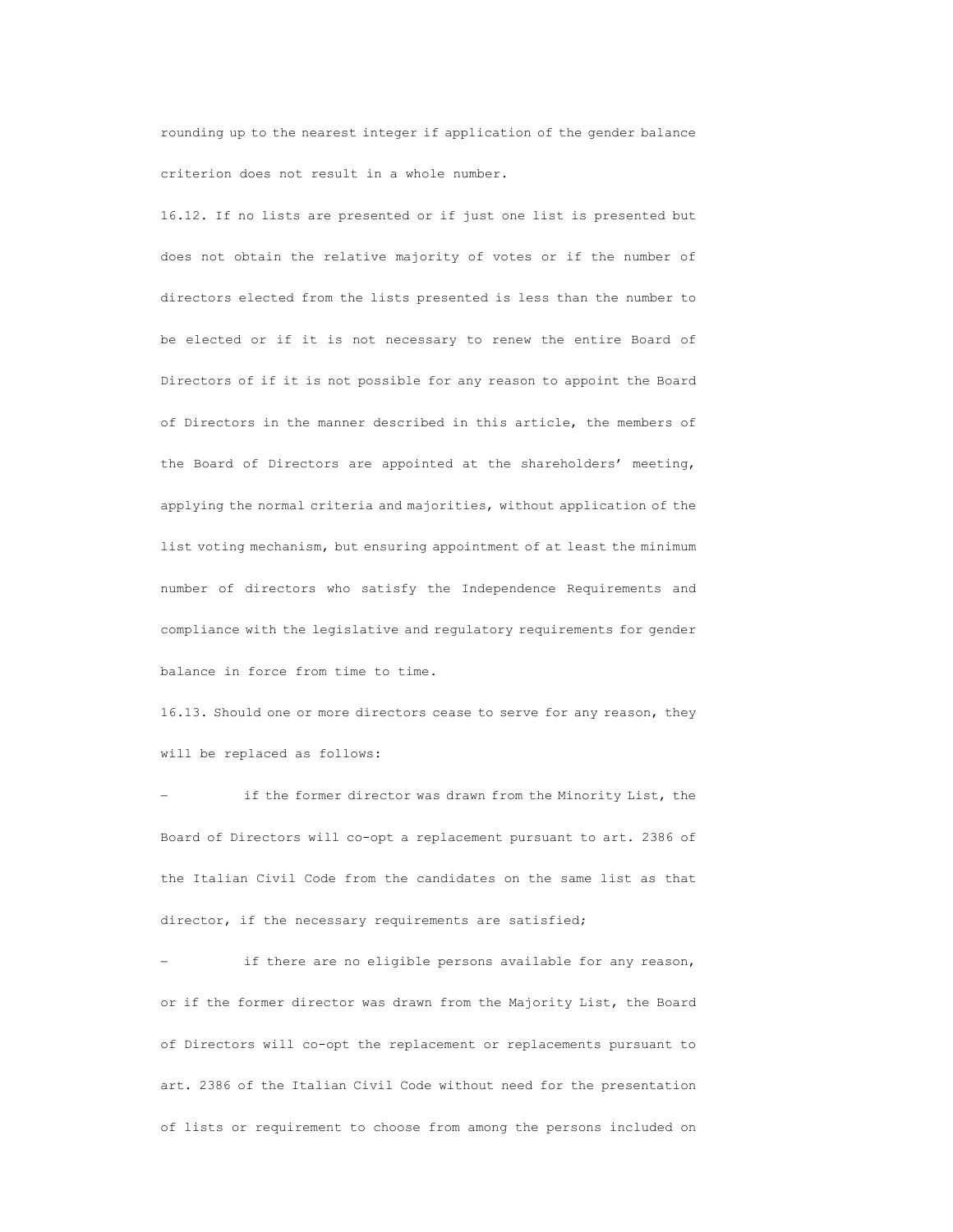#### the lists presented previously;

 in all cases, the above replacements must comply with the legislative and regulatory requirements in force from time to time governing gender balance and the minimum number of directors who satisfy the Independence Requirements.

16.14. Loss of the Independence Requirements by a director only results in that person ceasing to serve, pursuant to art. 147-ter, para. 4, TUF, if as a consequence the Board ceases to include the minimum number of directors who satisfy the Independence Requirements established by that regulation.

# Article 17

Chairman, Deputy Chairman, executive bodies and committees 17.1. If not decided at the shareholders' meeting, the Board elects from among its members the Chairman and, if desired, a Deputy Chairman, who will remain in office for the same duration as the Board of Directors. 17.2. If appointed, the Deputy Chairman has the same powers as and performs the same functions as the Chairman whenever the latter is absent or unavailable.

17.3. The Board of Directors appoints from among its members one or more Managing Directors, granting them powers of administration and representation to the extent allowed by law and these Articles of Association. Powers of administration and representation, restricted to certain deeds or categories of deed or functions, may also be delegated to other members of the Board of Directors.

17.4. The Board may delegate part of its duties to an Executive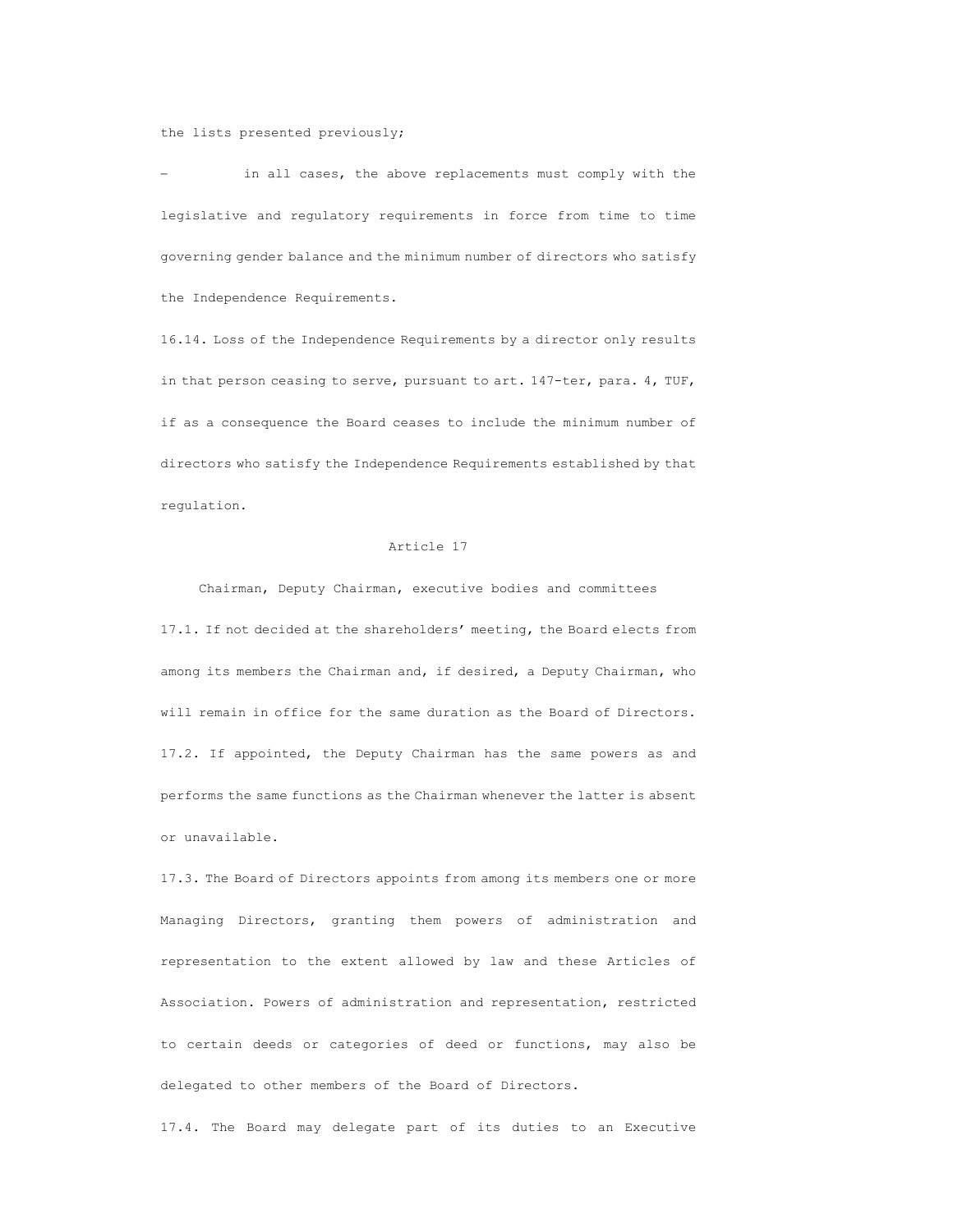Committee, composed of a minimum of 3 (three) and a maximum of 5 (five) directors, determining limits on the mandate, the number of members and the methods adopted for the functioning of the committee.

17.5. The Board of Directors may not delegate - to the Managing Director, individual directors or the Executive Committee - the decisions referred to in art. 2381 of the Italian Civil Code, or any other decisions that by law or regulation must be made on a collegiate basis by the entire Board.

17.6. The Board of Directors may establish one or more committees tasked with checking, advising and making recommendations, in compliance with the applicable legislative and regulatory requirements.

# Article 18

### Convocation and meetings

18.1. The Board of Directors meets at the headquarters of the Company or elsewhere, on condition that the meetings are held within the European Union or in Switzerland.

18.2. Meetings of the Board of Directors are called by the Chairman whenever he deems it appropriate or when requested by at least two directors. If the Chairman is absent or unavailable, meetings are called by the Deputy Chairman, if appointed, or, in his absence, by the Managing Director.

18.3. Meetings of the Board of Directors may also be called, pursuant to art. 151 TUF, by the Board of Statutory Auditors or individually by each serving auditor.

18.4. Meetings of the Board of Directors are called by a notice sent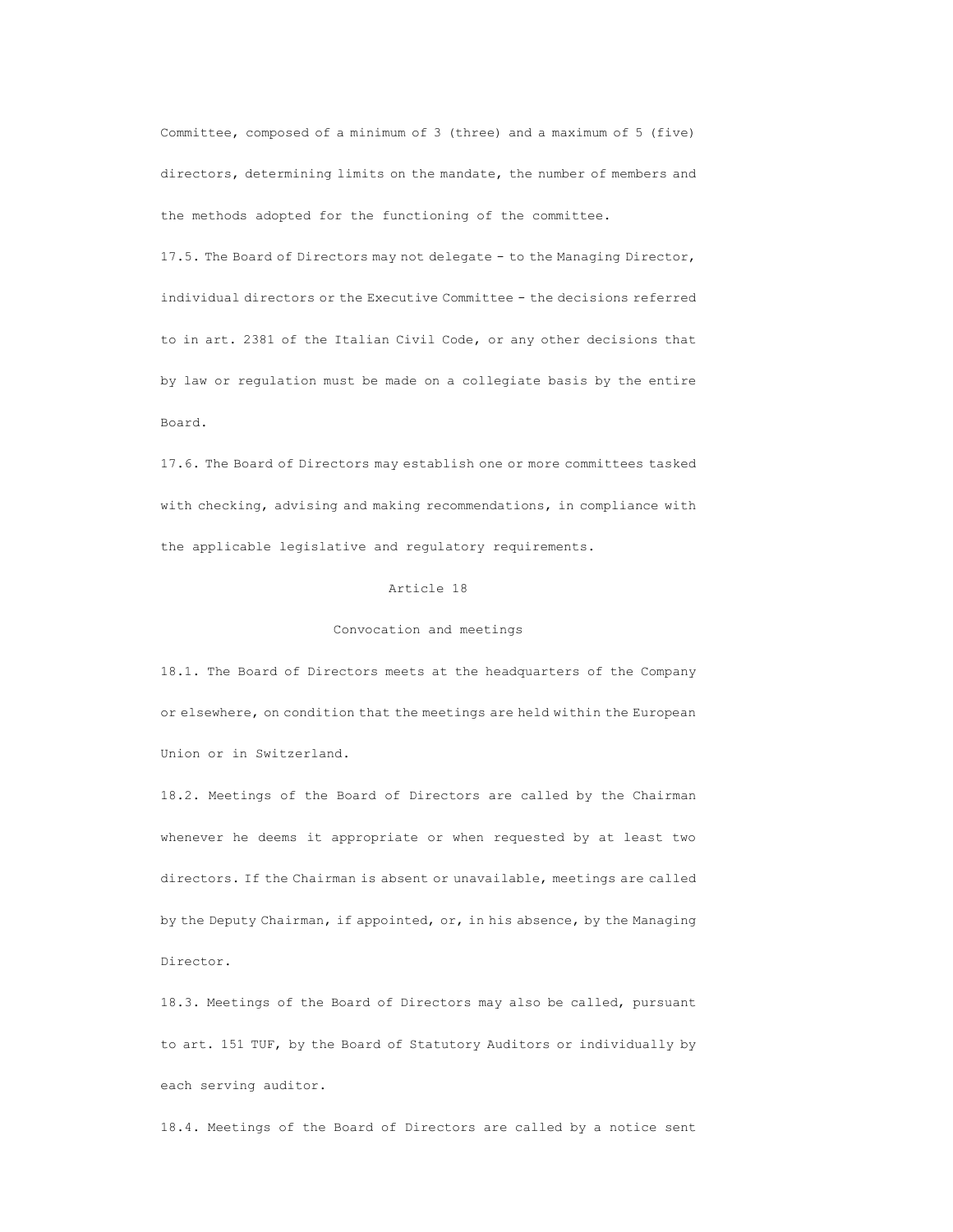- by letter, telegram, fax or e-mail with proof of receipt - to the domicile of each director and serving auditor, at least 3 (three) days prior to the date fixed for the meeting. In urgent cases, the meeting of the Board of Directors may be called the day before the date fixed for the meeting. Board meetings and their resolutions are valid, even without formal convocation, if attended by all appointed directors and serving auditors.

18.5. If the Chairman is absent or unavailable, Board meetings are chaired by the Deputy Chairman, if appointed, or, if absent or unavailable, by the Managing Director, or, if absent or unavailable, by the eldest director.

18.6. Meetings of the Board of Directors may be held by audio or video conference, on condition that: (i) the meeting chairman and secretary are present in the same location, where the meeting will be deemed held, in order to set down and sign the minutes; (ii) the meeting chairman is able to determine the identity of those attending, moderate the business of the meeting, determine and proclaim the results of voting; (iii) the person taking the minutes can follow adequately the meeting events to be minuted; and (iv) those attending can participate in the discussions and vote simultaneously on the matters on the agenda, as well as examine, receive or transmit documents.

18.7. The Board of Directors adopts resolutions when the majority of the appointed directors are present and with the votes in favour of the majority of those present. In the event of a voting tie, the vote of the Chairman or his deputy shall prevail.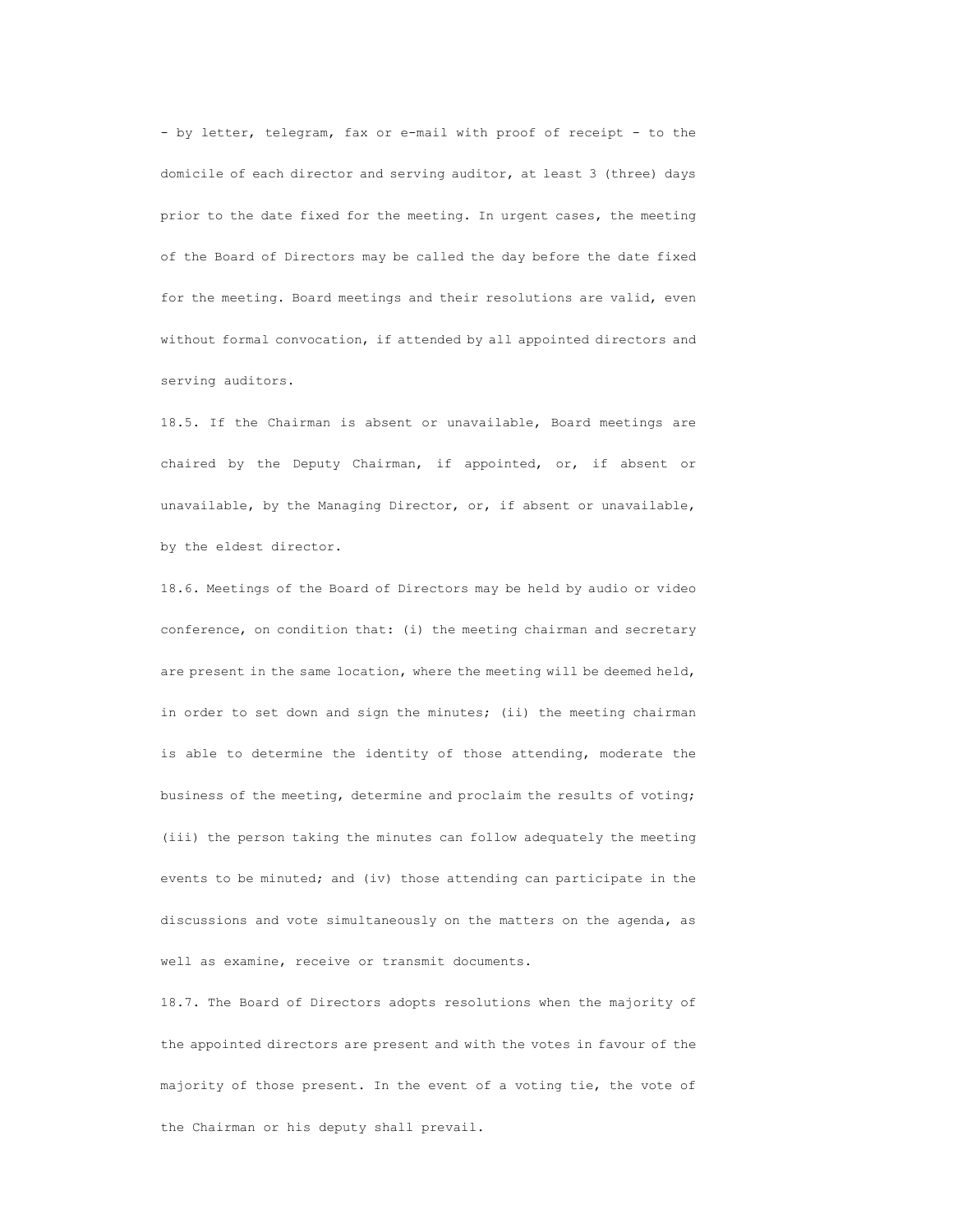#### Article 19

#### Powers

19.1. The Board of Directors exercises the widest powers for the ordinary and extraordinary administration of the Company, with the power to carry out all deeds deemed appropriate for the achievement of the corporate objectives, with the sole exception of those reserved by law for the shareholders' meeting.

19.2. Pursuant to art. 2365, para. 2, of the Italian Civil Code, the Board of Directors is also entitled to adopt the following resolutions, which may also be adopted at the shareholders' meeting: (i) mergers or spin-offs in the cases envisaged in arts. 2505 and 2505-bis of the Italian Civil Code; (ii) the opening or closure of secondary offices; (iii) capital reductions on the withdrawal of one or more shareholders; (iv) alignment of the Articles of Association with legal requirements; (v) transfer of the registered offices elsewhere in Italy.

19.3. The Board of Directors and the Board of Statutory Auditors are informed, by the Managing Director or others, about the activities carried out, the general results of operations, the outlook for the future and the principal economic and financial transactions carried out by the Company and its subsidiaries; in particular, the directors report on the transactions in which they have an interest, whether directly or on behalf of third parties, or that are influenced by the party that carries out management and coordination activities, if applicable.

This information is provided on a timely basis and, in any case, at least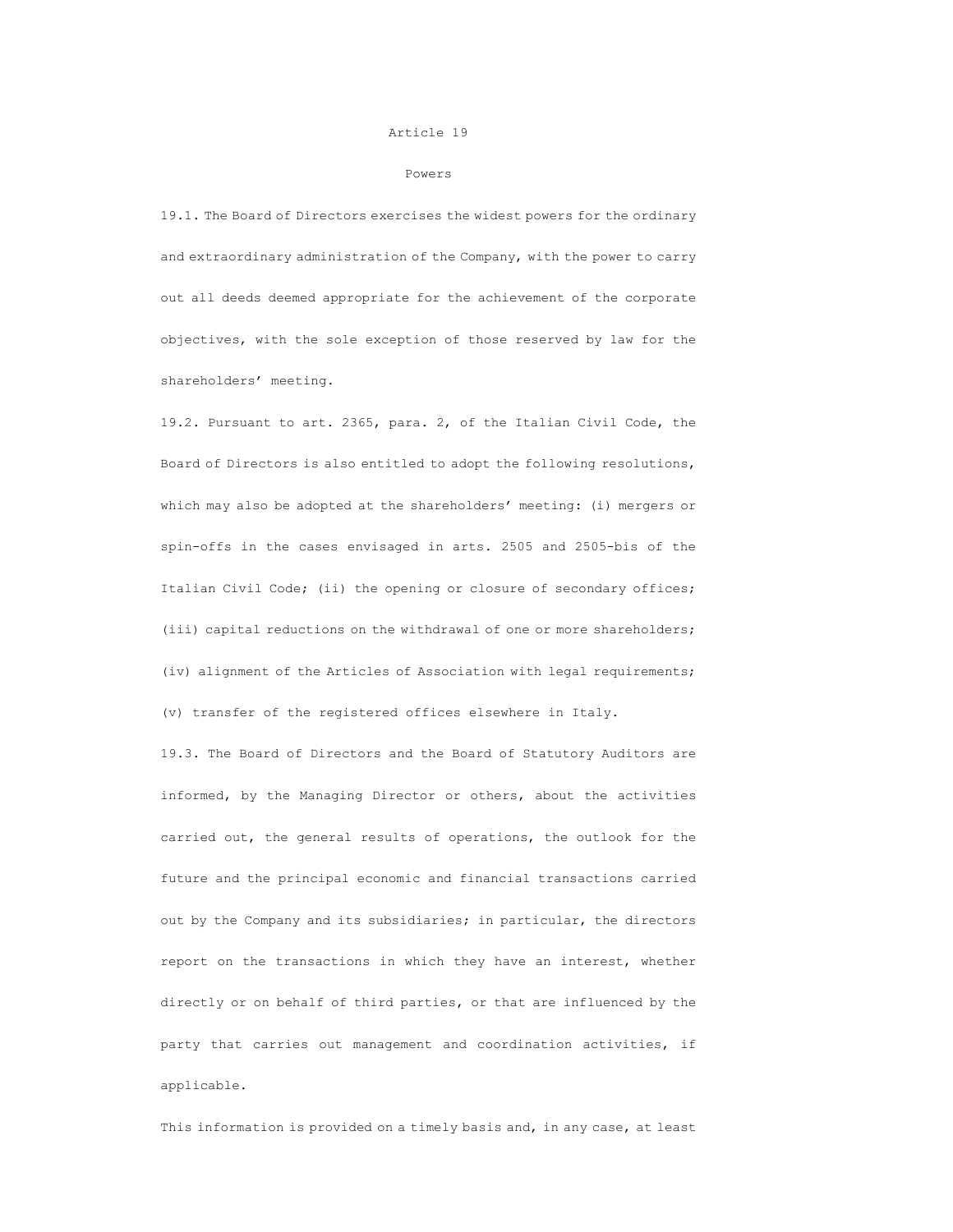every three months, either at the time of meetings of the Board of Directors or in written reports.

## Article 20

### Representation

20.1. The Company is represented by the Chairman of the Board of Directors or, if absent or unavailable, by the Deputy Chairman, if appointed.

20.2. The Company is also represented, to the extent of the administrative powers delegated from time to time, by the Managing Director, the Chairman of the Executive Committee and the directors who have been granted powers to carry out certain deeds or categories of deed or functions.

20.3. Mandates may also be granted to third parties, for certain deeds or categories of deed.

## Article 21

### Remuneration

21.1. All the members of the Board of Directors are entitled to fixed annual remuneration for their appointment, as determined in total at the shareholders' meeting and allocated by the Board among its members, having regard for their participation on any committees established by the Board.

21.2. In addition to the annual remuneration for their appointment, the Board of Directors may recognise remuneration - pursuant to art. 2389, para. 3, of the Italian Civil Code, and having obtained the opinion of the Board of Statutory Auditors - to the directors with special duties,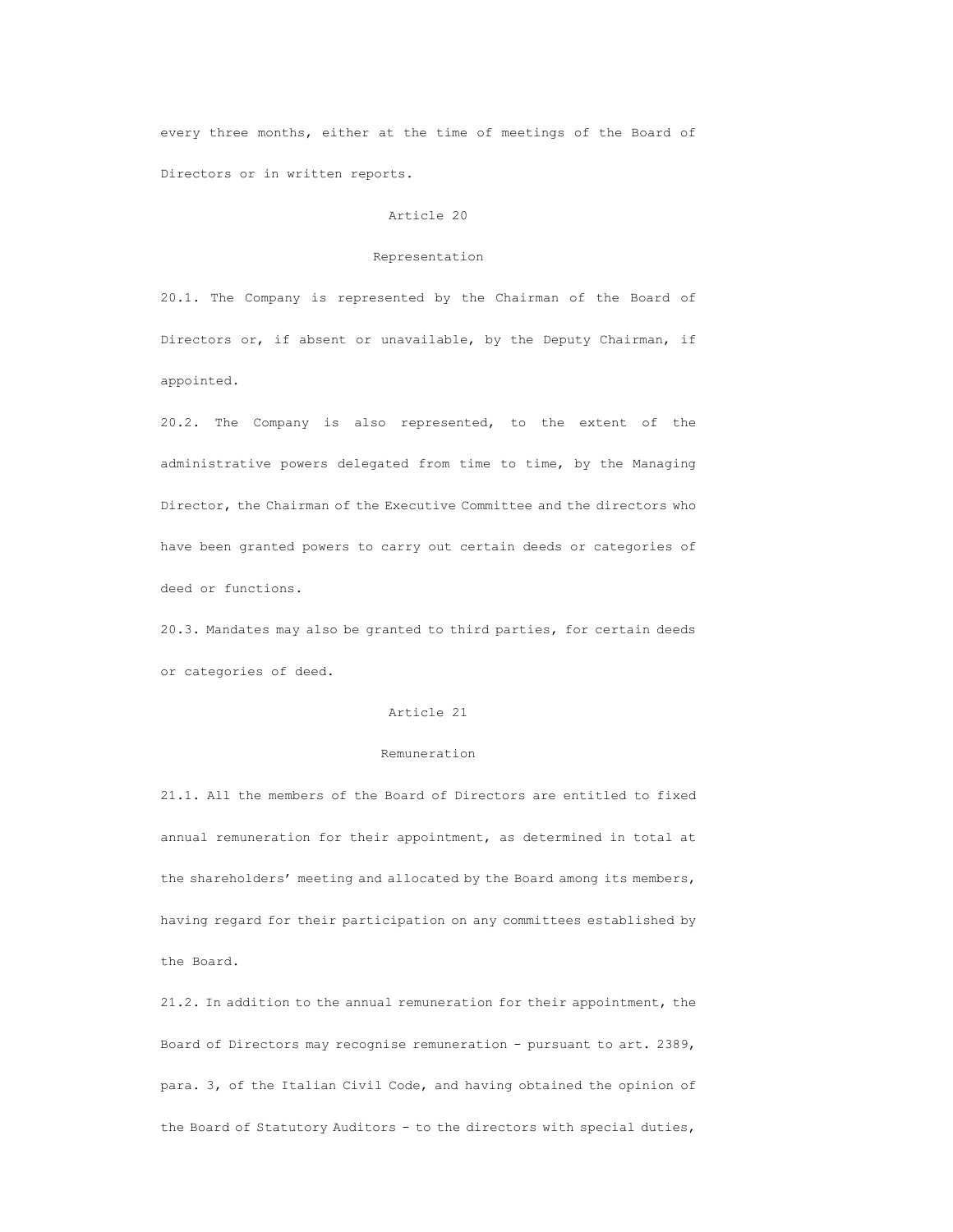within any maximum amount established in advance at the shareholders' meeting.

21.3. The directors are also entitled to reimbursement for the expenses incurred in the performance of their duties, on the basis and in the manner established by the Board of Directors.

BOARD OF STATUTORY AUDITORS

#### Article 22

Composition, duration, appointment and replacement

22.1. The Board of Statutory Auditors comprises 3 (three) serving auditors and 2 (two) alternates.

22.2. The statutory auditors remain in office for three years and may be re-appointed; their mandate expires on the date of the shareholders' meeting called to approve the financial statements for the third year of their mandate.

The members of the Board of Statutory Auditors must satisfy the honourability, professionalism and independence requirements and limits on the accumulation of appointments envisaged in the legislation and regulations in force from time to time. For the purposes of the above current legislation and regulations, the subjects deemed strictly relevant to the activities of the Company comprise commercial law, company law, tax law, business economics, business finance and similar or related disciplines, as well as the subjects and areas related to the sector in which the Company is active and indicated above in art. 3 of these Articles of Association.

22.3. The statutory auditors are appointed at the shareholders' meeting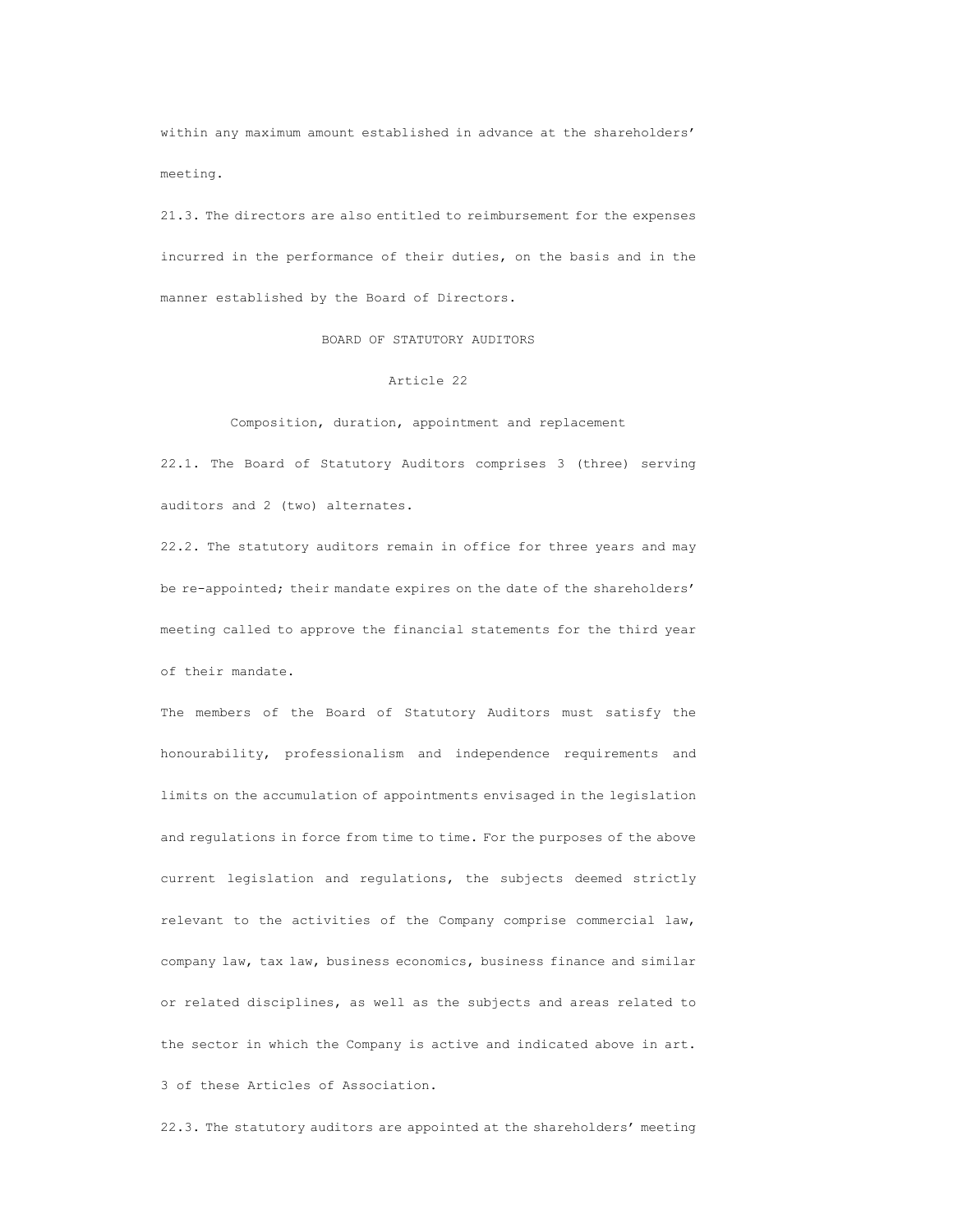from lists presented by the members, in accordance with the procedures described in the following clauses, without prejudice to any different or additional requirements of compulsory legislation or regulations. 22.4. Members may present a list for the appointment of statutory auditors if, at the time of presenting that list, they own, individually or together, a number of Shares at least equal to the percentage holding specified by Consob pursuant to the applicable legislation and regulations for the purpose of presenting lists for the appointment of the Board of Directors of companies with shares listed on regulated markets (arts. 144-quater and 144-sexies of Consob regulation 11971/1999). Ownership of the minimum percentage is determined with reference to the Shares registered in the name of the member on the day on which the list is filed with the Company, without prejudice to the fact that the related certification may be produced after that filing, albeit by the deadline envisaged for the publication of that list. 22.5. Lists are filed at the registered offices, in the manner specified in current regulations, at least 25 (twenty-five) days prior to the date of the shareholders' meeting called to resolve on the appointment of statutory auditors. The lists must be made available to the public by the Company at least 21 (twenty-one) days prior to the date of the above shareholders' meeting on the basis specified in current regulations. 22.6. If only one list is filed by the deadline for presenting lists, additional lists may be filed up to the third day following the above date by members that, at the time of presenting the list, own, individually or together, a number of Shares at least equal to half the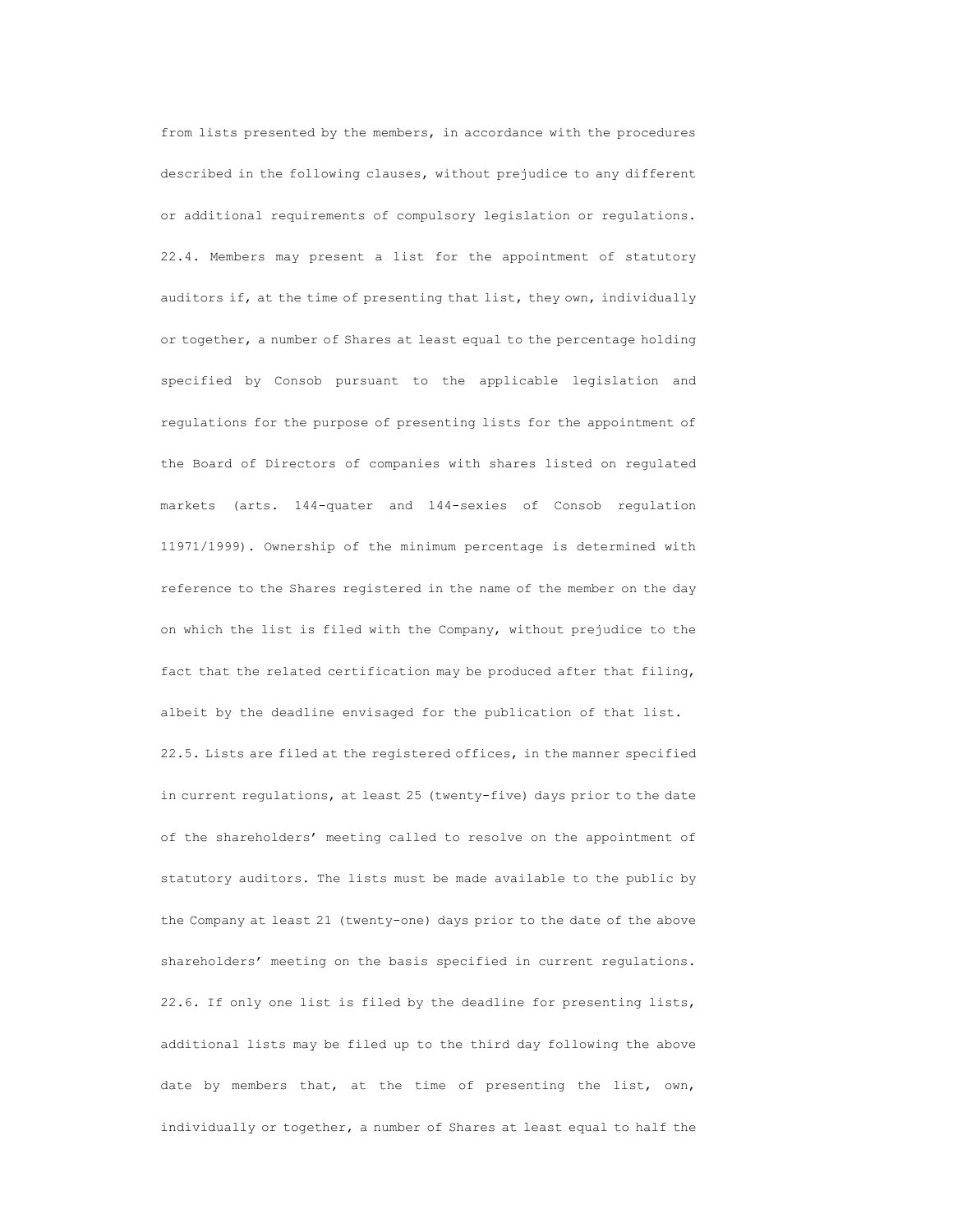minimum percentage holding required by this article.

22.7. Each list:

 must contain the names of one or more candidate serving auditors and one or more candidate alternate auditors, identified in each section ("serving auditors" section, "alternate auditors" section) by a sequential number, without exceeding the number of members to be elected;

 containing 3 (three) or more candidates must indicate enough candidates in each section to guarantee the composition of the Board of Statutory Auditors, in terms of serving and alternate auditors, in compliance with the legislation and regulations in force from time to time regarding gender balance between males and females, recognising that should application of the gender balance criterion not result in a whole number, that number must be rounded up to the nearest integer; must attach the following documents: (i) information about the identity of the members presenting the list and their total percentage ownership; (ii) declaration from members other than those that hold, individually or together, a controlling or relative majority interest, confirming the absence of any relations with the latter pursuant to current regulations; (iii) complete information about the personal and professional characteristics of each candidate, as well as declarations from each candidate accepting their nomination and confirming that they satisfy the requirements of current legislation, accompanied by a list of their directorships and audit appointments held in other companies; (iv) all other additional or different declarations,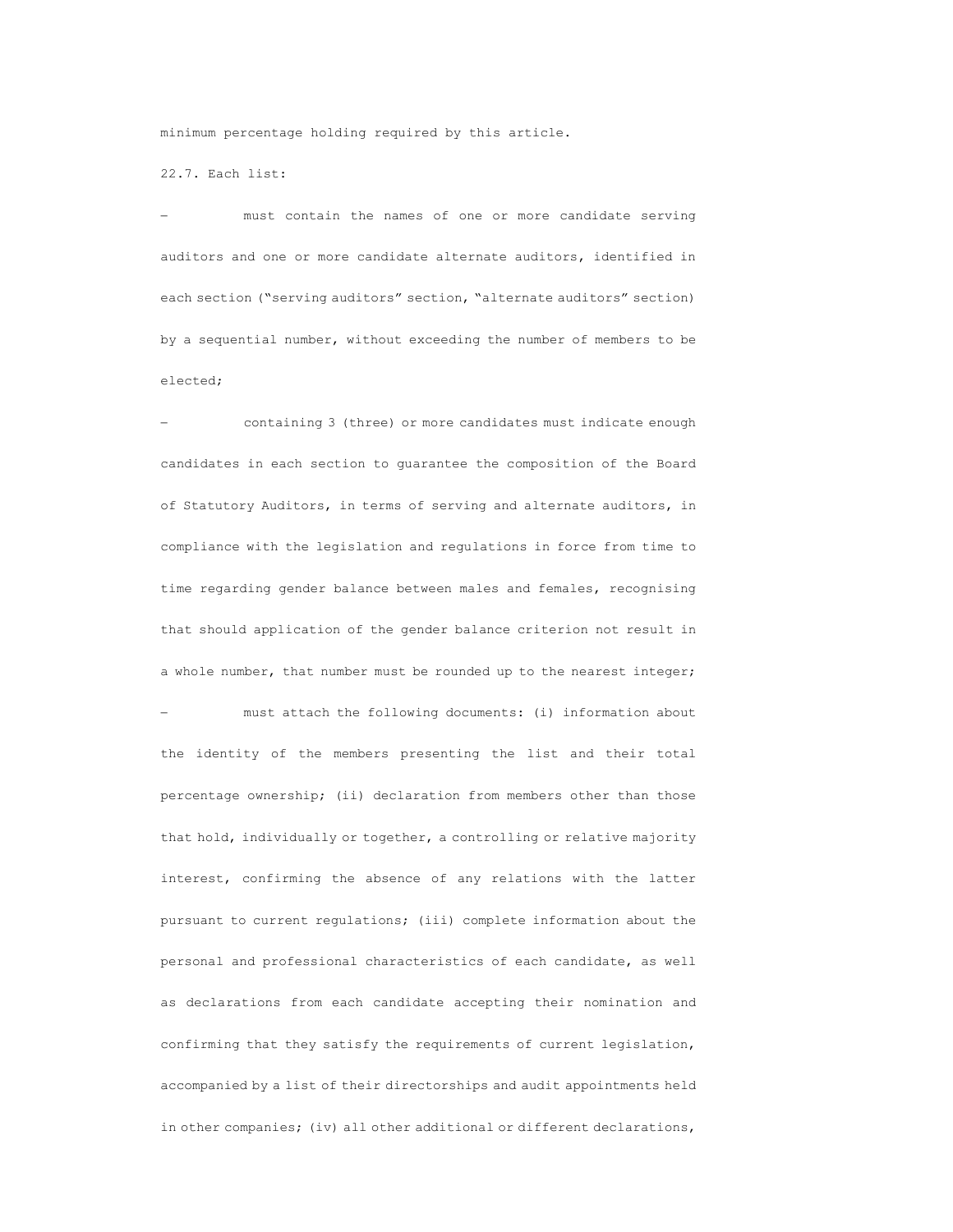information and/or documents required by the applicable laws and regulations. Lists that do not satisfy the above requirements will be treated as if not presented.

22.8. No member or members belonging to the same corporate group or signatory members of a shareholders' agreement deemed significant pursuant to art. 122, TUF, may present or contribute to the presentation of, or vote for, more than one list, whether directly or via intermediaries or trust companies.

Each candidate may only be included on one list, subject otherwise to ineligibility.

22.9. If two or more lists are presented, the lists presented are voted on and membership of the Board of Statutory Auditors is determined in the following manner:

 candidates are elected from the two lists that obtained the largest number of votes, applying the following criteria: (i) 2 (two) serving auditors and 1 (one) alternate auditor are drawn, in numerical sequence of presentation, from the list that obtained the largest number of votes ("Audit Majority List"); (ii) the third serving auditor ("Minority Auditor"), who will be the Chairman of the Board of Statutory Auditors, and the second alternate auditor ("Alternate Minority Auditor") are drawn from the list that obtained the second largest number of votes and that is unrelated, directly or indirectly, to the members that presented or those that voted for the Audit Majority List pursuant to the applicable regulations;

in the event of a voting tie between lists, the meeting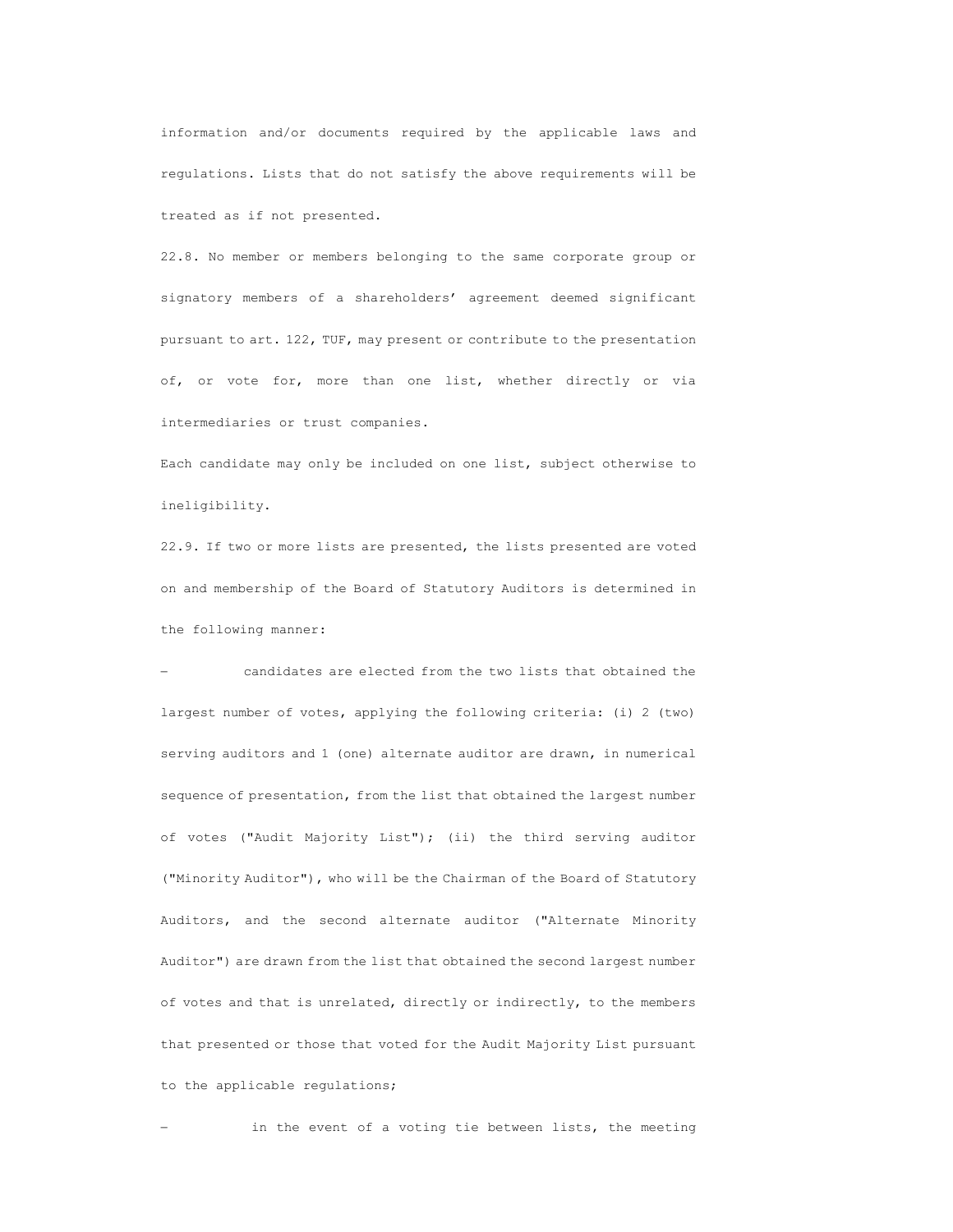conducts another round of voting limited to the lists that are tied; the list that obtains the largest number of votes is proclaimed the winner;

 if, on the basis described above, the legislative and regulatory requirements for gender balance in force from time to time are not satisfied, after rounding up to the nearest integer if application of the gender balance criterion does not result in a whole number, the candidate serving auditor or alternate auditor from the most represented gender elected last in the numerical sequence of candidates on the Audit Majority List is replaced by the candidate serving auditor or alternate auditor, drawn from the same list, belonging to the other gender.

22.10. If just one list is presented, the shareholders' meeting votes on that list and, if it obtains the majority of the votes cast, the three serving auditors and two alternate auditors indicated on that list as candidates for those appointments are elected in compliance with the legislative and regulatory requirements in force from time to time, including those relating to gender balance and rounding up to the nearest integer if application of the gender balance criterion does not result in a whole number.

22.11. If no lists are presented or it is not possible, for any reason, to appoint the Board of Statutory Auditors in the manner envisaged in this article, the three serving auditors and two alternate auditors are appointed at the shareholders' meeting with the ordinary majorities envisaged by law, in compliance with the legislative and regulatory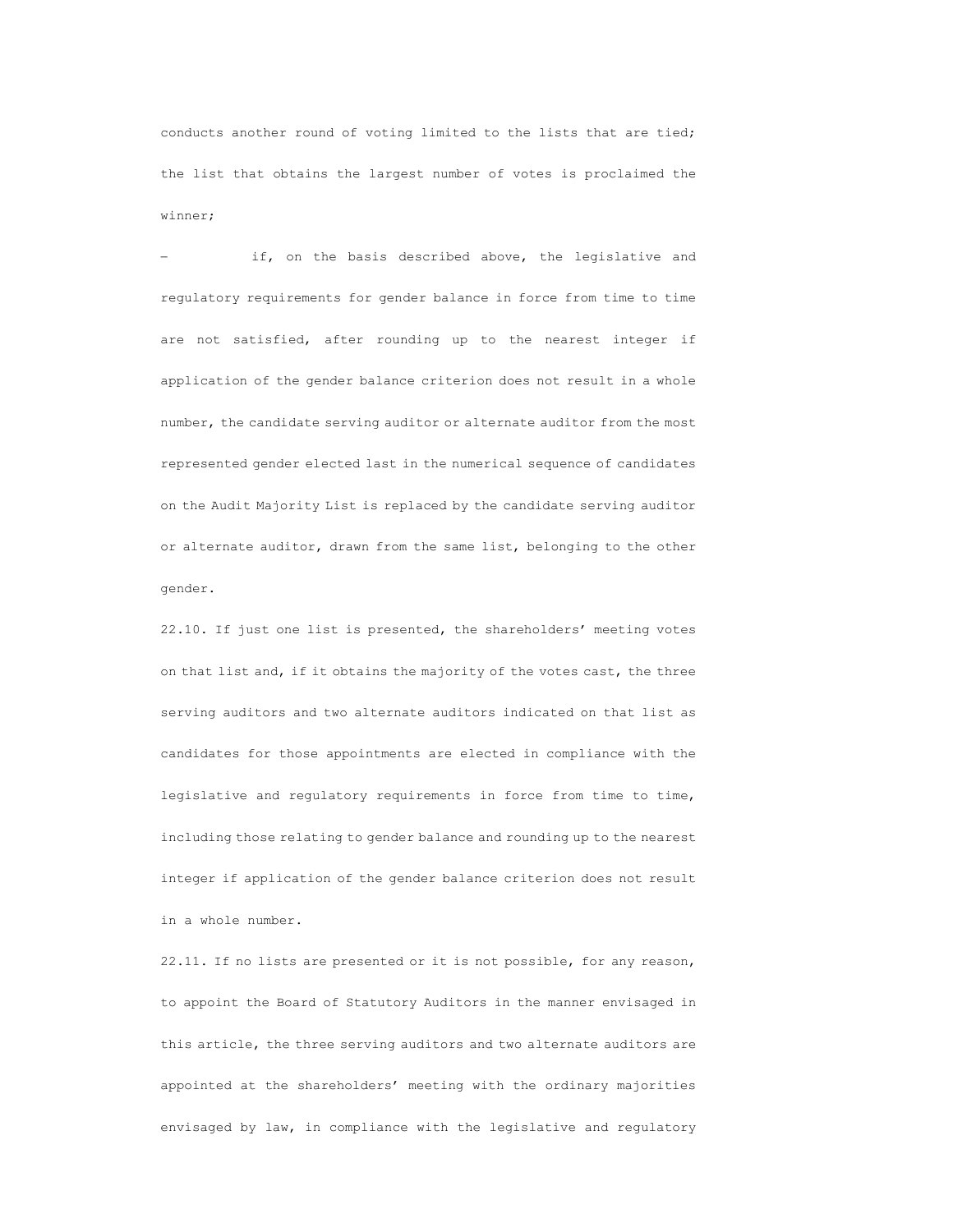requirements in force from time to time, including those relating to gender balance and rounding up to the nearest integer if application of the gender balance criterion does not result in a whole number. 22.12. The list voting procedure only applies to the renewal of the entire Board of Statutory Auditors.

22.13. Should a serving auditor cease to serve for any reason, the following procedure is applied without prejudice to compliance with the legislative and regulatory requirements for gender balance in force from time to time: (i) should a serving auditor drawn from the Audit Majority List cease to serve, the alternate auditor drawn from the Audit Majority List will take over, (ii) should the Minority Serving Auditor and Chairman of the Board of Statutory Auditors cease to serve, the Minority Alternate Auditor will take over and become the Chairman. If it is not possible to proceed in the above manner for any reason, a shareholders' meeting must be called to supplement the Board of Statutory Auditors by applying the normal criteria and majorities, without application of the list voting mechanism, but ensuring compliance with the legislative and regulatory requirements for gender balance in force from time to time.

#### Article 23

### Convocation, meetings and resolutions

23.1. The Board of Statutory Auditors meets at the request of any serving auditor. Meetings are valid with the presence of the majority of the serving auditors and resolutions are adopted with the votes in favour of the absolute majority of those present.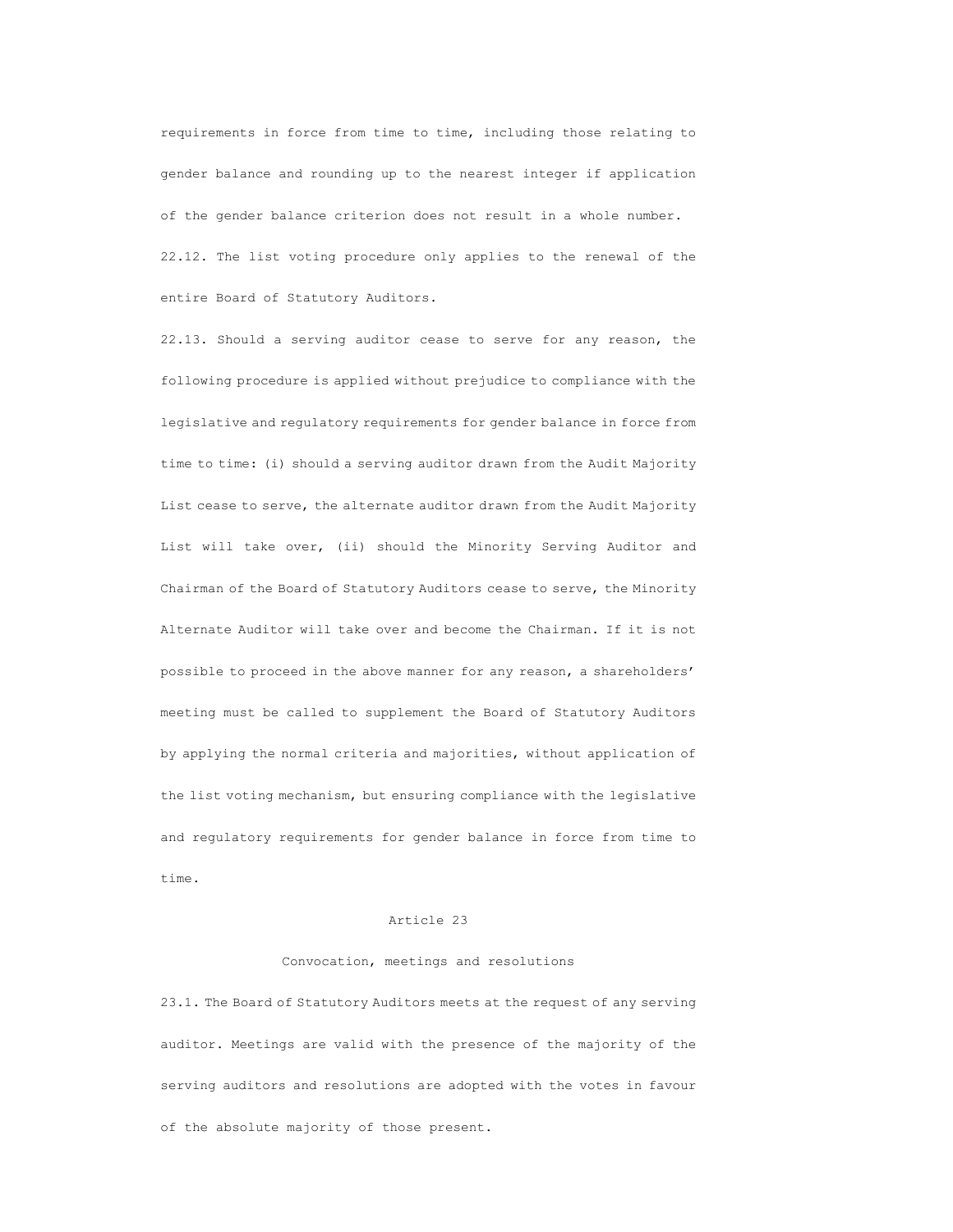23.2. The meetings of the Board of Statutory Auditors may be held in multiple, contiguous or separate locations with audio/video links, on the same basis as that established for the Board of Directors.

## Article 24

## Related-party transactions

24.1. The Company approves related-party transactions in accordance with the current legislation and regulations, the provisions of the Articles of Association and the procedures adopted in their regard. 24.2. The procedures adopted by the Company with regard to related-party transactions may exclude their application to urgent transactions, including those decided on at the shareholders' meeting, to the extent allowed by the applicable legislation and regulations.

24.3. The procedures adopted by the Company with regard to related-party transactions may also envisage approval by the Board of Directors of "transactions of greater significance", as defined in the Consob regulations adopted by Decision 17221 dated 12 March 2010 (as subsequently amended), despite a contrary opinion from the committee of independent directors competent to issue an opinion on the above transactions, on condition that these transactions are authorised at the shareholders' meeting pursuant to art. 2364, para. 1, point 5, of the Italian Civil Code. In that case, the shareholders' meeting adopts the related resolutions with the majorities envisaged by law, on condition - if the unrelated shareholders present at the meeting represent at least 10% (ten percent) of the share capital with voting rights - that the majority of the unrelated shareholders voting at the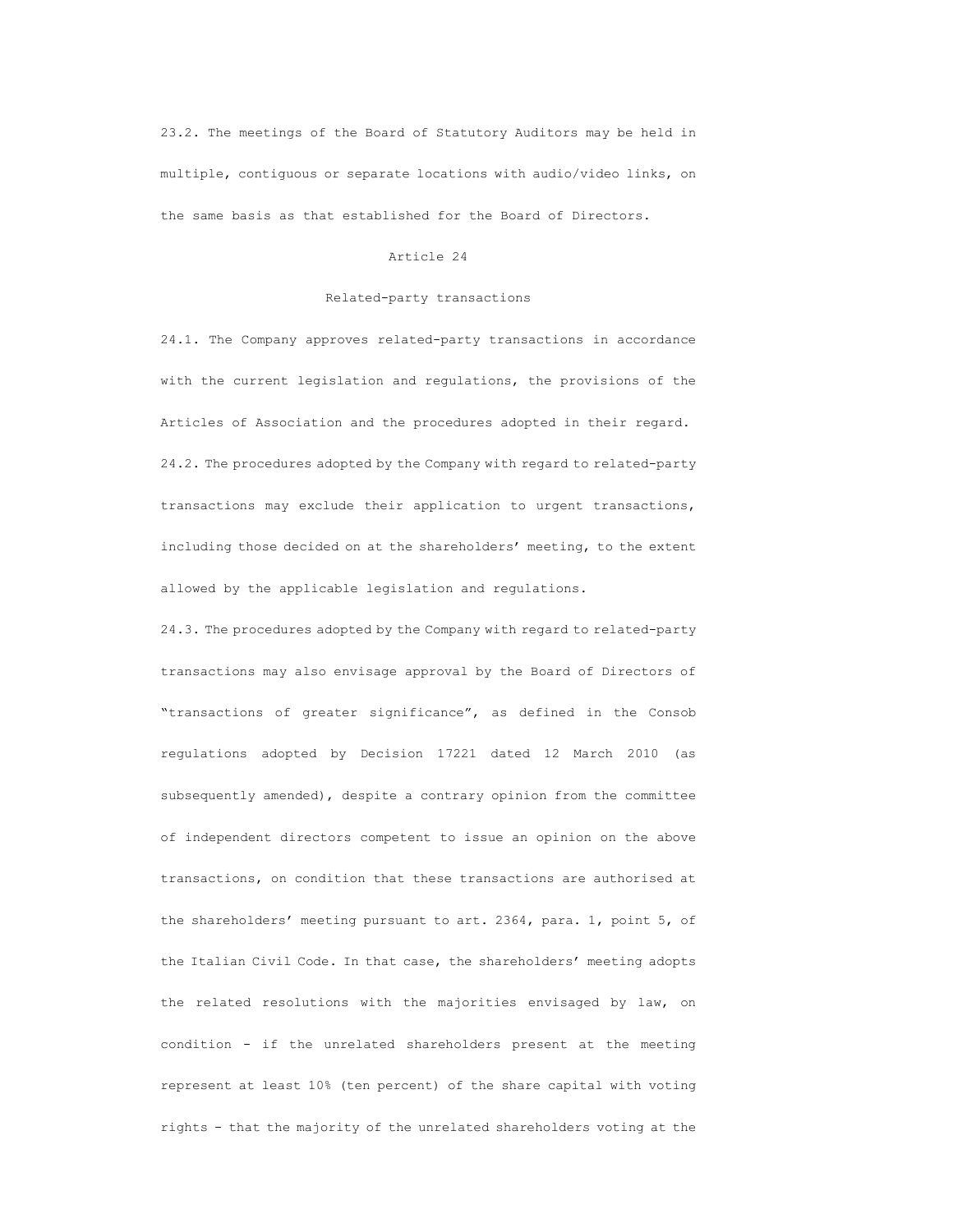### meeting do not vote against.

## FINANCIAL STATEMENTS, RESERVES AND PROFITS

# Article 25

### Financial years and financial statements

25.1. Financial years end on 31 December each year.

25.2. The Board of Directors prepares the annual report - including the draft separate financial statements, the consolidated financial statements, if required, and the report on operations - and the half-year and interim financial reports required by current legislation and regulations, making them available to the public on the basis and with the timing envisaged by current legislation and regulations, together with the attestation of the Chief Reporting Officer and the reports of the legal auditor or the legal auditing firm that are required from time to time.

# Article 26

### Chief Reporting Officer

26.1. The executive responsible for preparing the corporate accounting documents pursuant to art. 154-Bis TUF ("Chief Reporting Officer") carries out checks and prepares reports, declarations and attestations relating to the financial statements, accounting documents and financial reports in compliance with the provisions of current legislation and regulations.

26.2. The Chief Reporting Officer must satisfy the professionalism requirements characterised by significant experience of at least three years in the conduct of administration and control activities, or in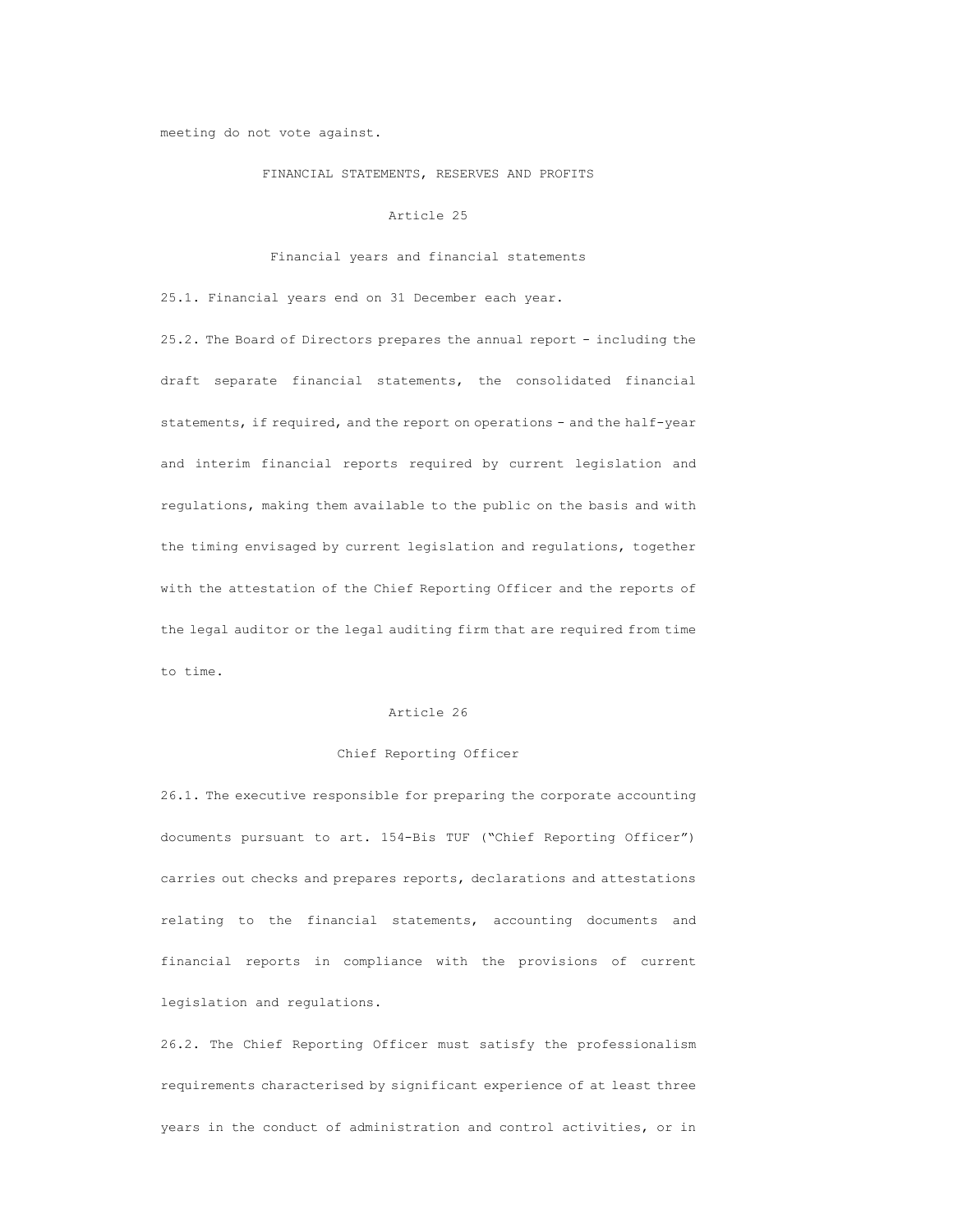the performance of executive or advisory functions for listed companies and/or the related groups of companies or for companies, bodies or firms of significant size and importance, that include the preparation and control of accounting and corporate documents. The Chief Reporting Officer must also satisfy the honourability requirements envisaged for statutory auditors by current legislation.

26.3. The Chief Reporting Officer is appointed by the Board of Directors, having received the opinion of the Board of Statutory Auditors, which must allocate adequate resources and powers to that person for the performance of the assigned tasks.

# Article 27

# Legal audit of the accounts

27.1. The legal audit of the accounts is carried out, pursuant to the applicable current legislation, by a legal auditor or by a legal auditing firm that satisfies the requirements envisaged by current regulations.

# Article 28

## Dividends

28.1. The net profit reported for the year is allocated as follows: (i) 5% (five percent) to the legal reserve, up to the limit established by law; (ii) the remainder to all the shares, unless the shareholders' meeting, acting on a proposal from the Board of Directors, authorises special allocations to the extraordinary reserves or for other purposes, or decides to retain the amount, in whole or in part, for future years. 28.2. The Board of Directors may resolve to distribute advance dividends on the basis and within the limits established by law.